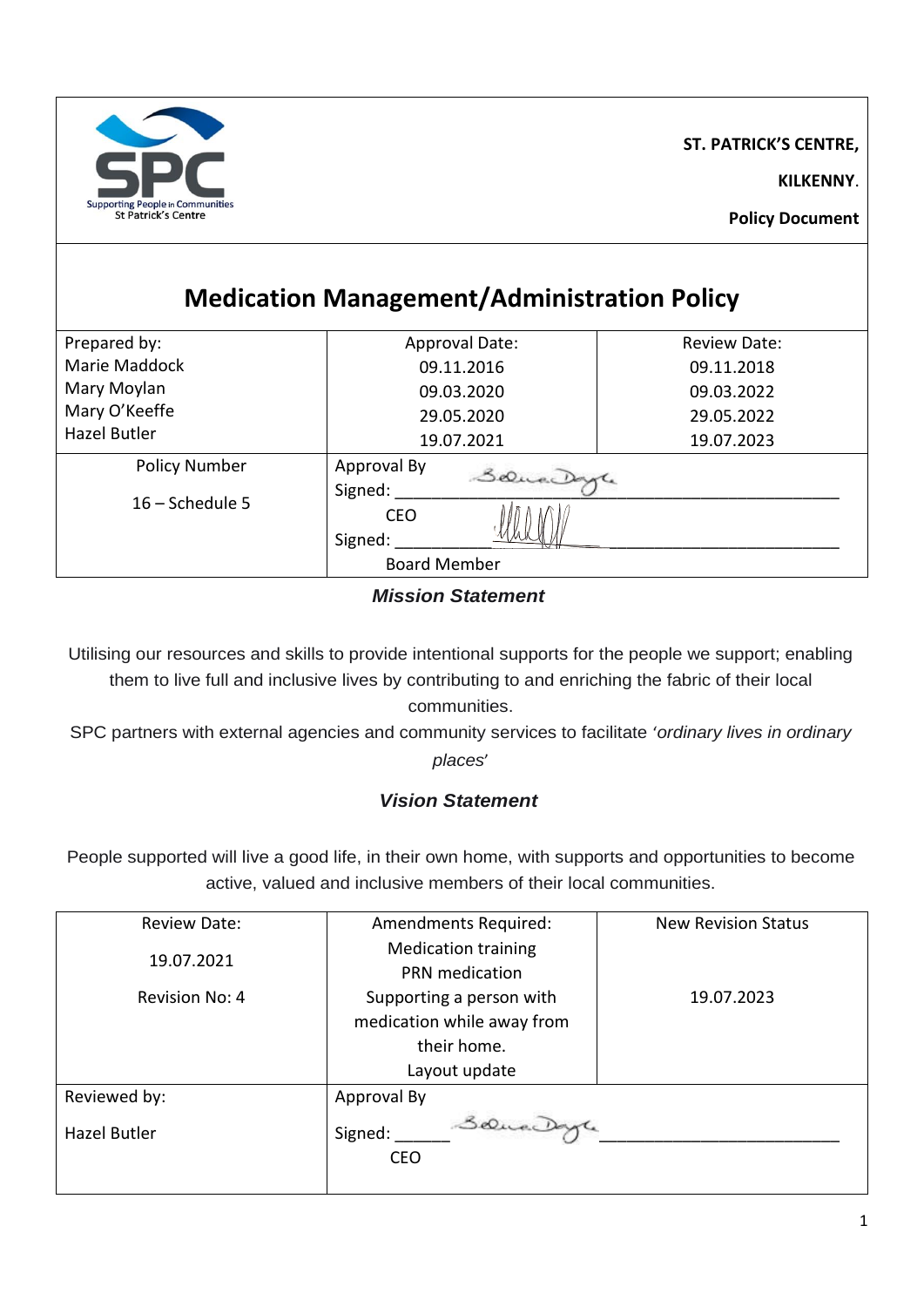#### $\overline{OBJ}$

### Contents

| Emergency Procedure for obtaining prescribed medicines from Medical Practitioners (GPs) over the phone.  26 |  |
|-------------------------------------------------------------------------------------------------------------|--|
|                                                                                                             |  |
|                                                                                                             |  |
|                                                                                                             |  |
|                                                                                                             |  |
|                                                                                                             |  |
|                                                                                                             |  |
|                                                                                                             |  |
|                                                                                                             |  |
|                                                                                                             |  |
|                                                                                                             |  |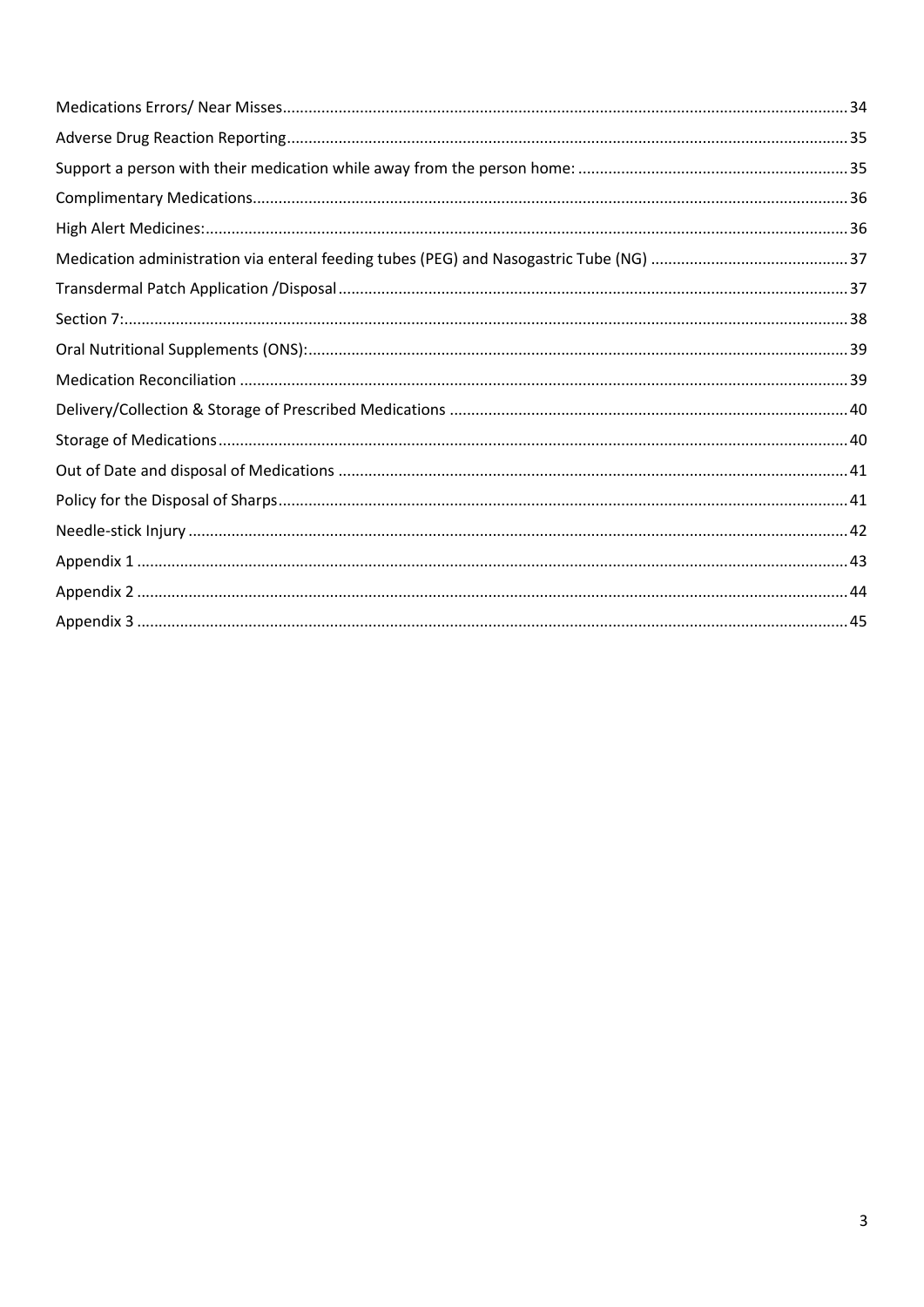# <span id="page-3-0"></span>SECTION 1:

Introduction

Purpose and scope of this policy.

Definitions of the terms used with in the policy.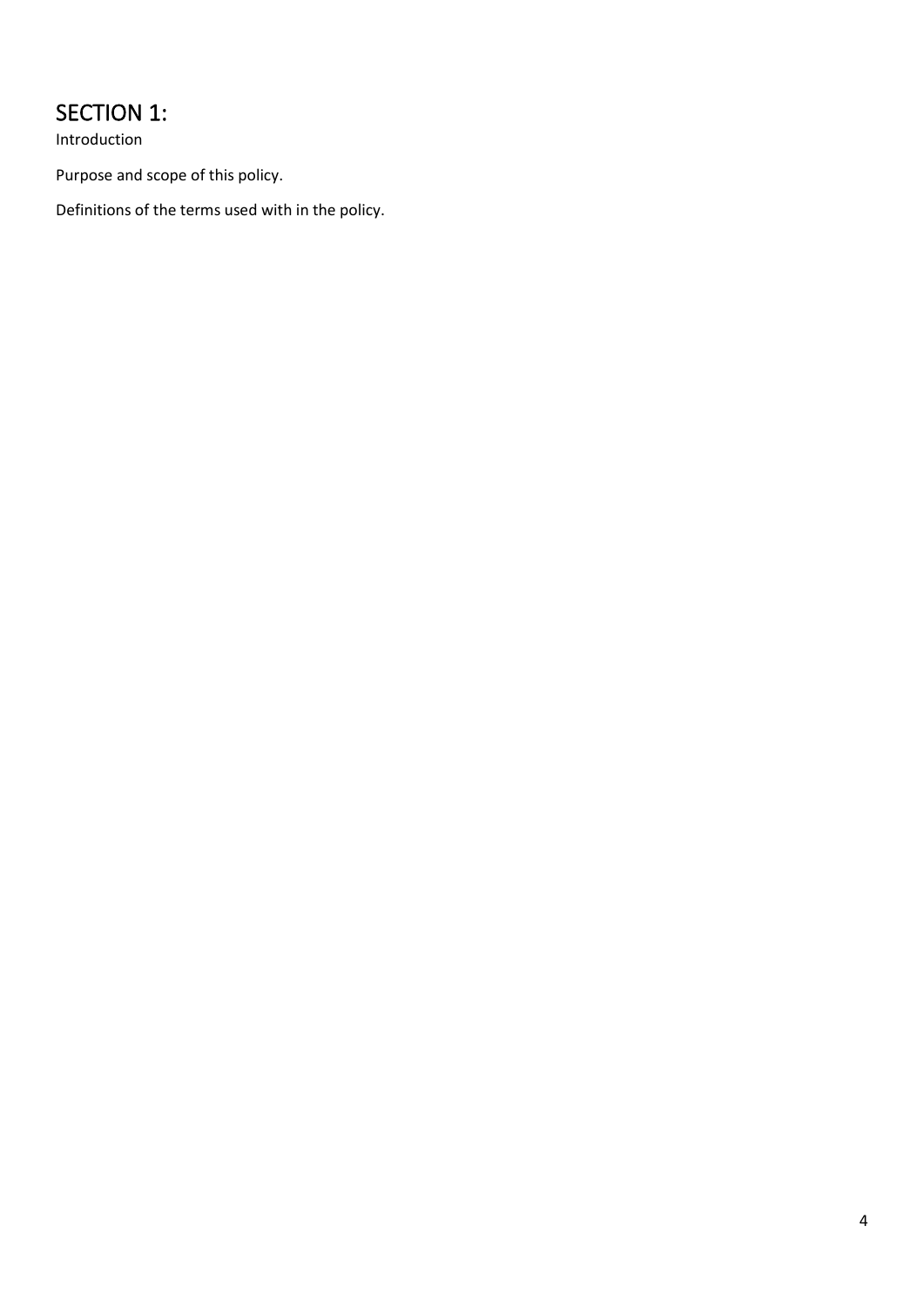### Introduction

<span id="page-4-1"></span><span id="page-4-0"></span>• SPC recognize each supported person as an individual, an equal citizen, with equal rights.

### Purpose and scope of this Policy

- The purpose of this policy is to provide support and guidance to all employees on the management, administration, storage and ordering of medication in line with National Framework for Medicines Management in Disability Services.
- "Medication" in this policy implies any medically prescribed substance and any over-the-counter medicinal product.
- The scope of this policy relates to all persons involved in medication management/administration within St. Patrick's Centre (Kilkenny) including Managers, Nurses, Team Leaders, Authorized Persons, Designated employees trained in the administration of emergency Medications and Service Delivery Personnel.

# Definitions of Term's used within the Policy

<span id="page-4-2"></span>The following terms are used throughout the document in relation to Medications management and administration procedures.

| Term                                                                                | Definition                                                                                                                                                                                                     |
|-------------------------------------------------------------------------------------|----------------------------------------------------------------------------------------------------------------------------------------------------------------------------------------------------------------|
| Adherence                                                                           | Adherence to Medications is defined as 'the extent to which the person's<br>action matches the actions recommended'.                                                                                           |
| Administration                                                                      | The administration to/by an individual of Medications onto or into their<br>body for therapeutic, diagnostic, prophylactic or research purposes.                                                               |
| Adverse event                                                                       | A preventable failure at any stage of the Medications<br>management/administration process, which leads to, or has the potential to<br>lead to, harm to the supported individual.                              |
| <b>Adverse Reaction</b>                                                             | A response to a medicinal product which is harmful and unintended.                                                                                                                                             |
| Authorised<br><b>Medications</b><br>prescribed for<br>an unauthorised<br>indication | Previously referred to "Off-label Prescribing" A Medications which is<br>Prescribed outside the terms of its marketing authorization, and which is<br>not specified in the summary of product characteristics. |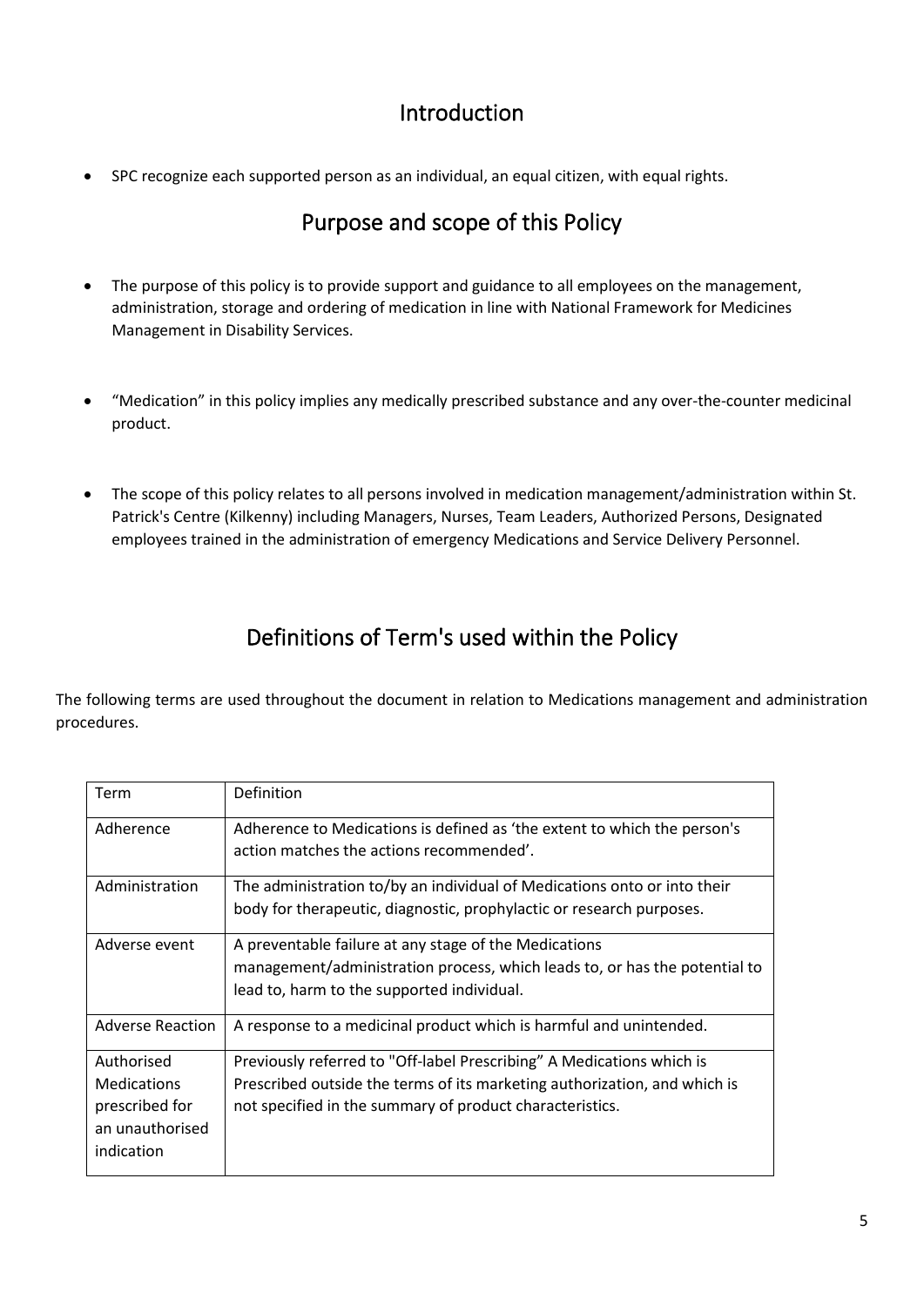| Authorised<br>Person                                                           | An employee of St Patrick's Centre (Kilkenny) who has successfully<br>completed the recognized training program for Medications management/<br>administration.                                                                                                                         |
|--------------------------------------------------------------------------------|----------------------------------------------------------------------------------------------------------------------------------------------------------------------------------------------------------------------------------------------------------------------------------------|
| Designated<br>Person                                                           | An employee of St. Patrick' Centre who has successfully completed the<br>recognised training program for dispensing and administration of<br>emergency rescue medications.                                                                                                             |
| Brand name                                                                     | The special name given for marketing purposes to any ready prepared<br>Medications placed on the market in a special pack. A brand name maybe a<br>protected trademark.                                                                                                                |
| Complementary<br>and alternative<br>therapies                                  | A group of diverse medical and healthcare systems, practices and products<br>that are not generally considered part of the conventional Medications.                                                                                                                                   |
| Compliance                                                                     | The degree or extent of conformity by the individual we support to the<br>recommendations about day-to-day treatment by the prescriber with<br>respect to the timing, dosage and frequency of the prescribed Medications.                                                              |
| Crushing<br><b>Medications</b>                                                 | Involves rendering if from a solid in the form of a tablet or pill to a powder<br>form in order to assist with administration to the person.                                                                                                                                           |
| Dispensing                                                                     | The process starting from the receipt of a prescription request,                                                                                                                                                                                                                       |
|                                                                                | assessment of the request, review of Medications therapy and health<br>information, the preparation of the product, recording the prescription, and<br>delivery of the final product with appropriate counselling (PSI 2008)                                                           |
| General<br>Practitioner<br>(G.P.)                                              | A person who holds a medical qualification (Medical Practitioners Act, 2007)<br>and is registered with the Medical Council of Ireland.                                                                                                                                                 |
| Guideline                                                                      | A principle or criteria that guides or directs action. Guideline<br>development emphasizes using clear evidence from the existing literature,<br>rather than expert opinion alone, as the basis for advisor materials. (HSE<br>2011)                                                   |
| Medication<br>administration<br>compliance<br>aids/monitored<br>dosage systems | Different names are used to describe medication administration systems.<br>Administration compliance aids, such as, monitored dosage systems, blister<br>packs, compliance medication systems, unit dose packages, multi-dose<br>packages and aids/monitored dose administration aids. |
| Medication<br>review                                                           | A structured critical examination of the supported individual's Medications<br>with the objective of reaching an agreement with the individual about<br>optimising the impact of Medications and minimising the number of<br>medication-related problems and reducing waste.           |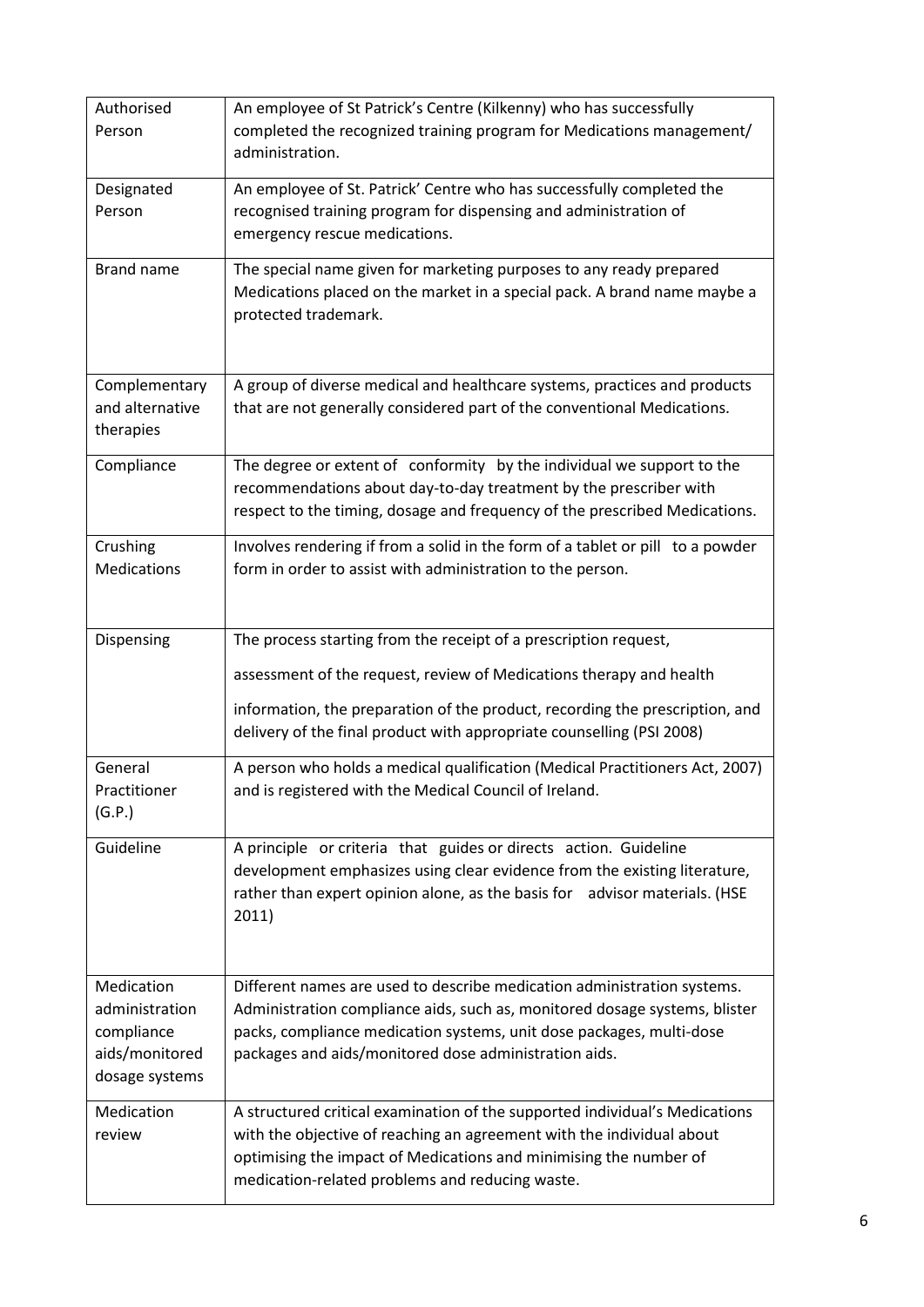| Medication                                 | A medication system is an organised system designed to ensure safe and                                                                                                                                                                                                                                                                  |
|--------------------------------------------|-----------------------------------------------------------------------------------------------------------------------------------------------------------------------------------------------------------------------------------------------------------------------------------------------------------------------------------------|
| (Medications)                              | accurate dispensing, packaging and administering of medication.                                                                                                                                                                                                                                                                         |
| System                                     |                                                                                                                                                                                                                                                                                                                                         |
| Must                                       | A command/s the action a person is obliged to take from which no deviation<br>whatsoever is allowed.                                                                                                                                                                                                                                    |
| <b>Nurse</b>                               | A person whose name is entered on the register of NMBI (Nurses Act, 1985).                                                                                                                                                                                                                                                              |
| Omission                                   | Failure to do something that a person has a moral or legal obligation to do.                                                                                                                                                                                                                                                            |
| Pharmacist                                 | A registered member of the Pharmaceutical Society of Ireland.                                                                                                                                                                                                                                                                           |
| Prescribe                                  | To authorise in writing the dispensing, supply and administration of a<br>named medicinal product (typically a prescription - only Medications, but<br>may include over the counter medications) for a specific person supported.                                                                                                       |
| Prescription                               | Is issued by a registered medical practitioner for the medical treatment of<br>an individual, by a registered dentist for the dental treatment of an<br>individual, or by a Nurse Prescriber for the medical treatment of an<br>individual subject to Article 3A of the Regulations (Misuse of Drugs<br>(Amendment) Regulations, 2007). |
| PRN (as required<br>Medications)           | Pro Re Nata is a Latin phrase that is commonly used in medication<br>management to mean 'as required' or 'as the situation arises'. It is generally<br>used as the initialism PRN to refer to those prescribed Medications that are<br>not scheduled on a regular basis.                                                                |
| <b>PRN</b>                                 | An agreed procedure for the administration of PRN medication.                                                                                                                                                                                                                                                                           |
| Management<br>Plan / Protocol              | <b>PRN Medication Protocol</b>                                                                                                                                                                                                                                                                                                          |
| Procedure                                  | A written set of instructions that describe the approved and recommended<br>steps for a particular act or sequence of events. (HSE 2011)                                                                                                                                                                                                |
| Protocol                                   | A written plan that specifies procedures to be followed in defined situations.<br>It represents a standard of care that describes an intervention or set of<br>interventions. Protocols are more explicit and specific in their detail than<br>guidelines, in that they specify who does what, when and how. (HSE 2012)                 |
| The individual's<br>Self<br>administration | The independent/supported use of prescribed Medications by individuals<br>we support in a manner that supports the safe management and<br>administration of their Medications.                                                                                                                                                          |
| <b>Standards</b>                           | Authoritative statements developed, monitored and enforced by local,<br>national and international independent/governing bodies that describe the<br>responsibilities and conduct expected of nurses and authorised/delegated<br>persons and their involvement with Medications across all healthcare<br>settings.                      |
| Transcription                              | An act by which medicinal products are written from one form of direction<br>to administer to another.                                                                                                                                                                                                                                  |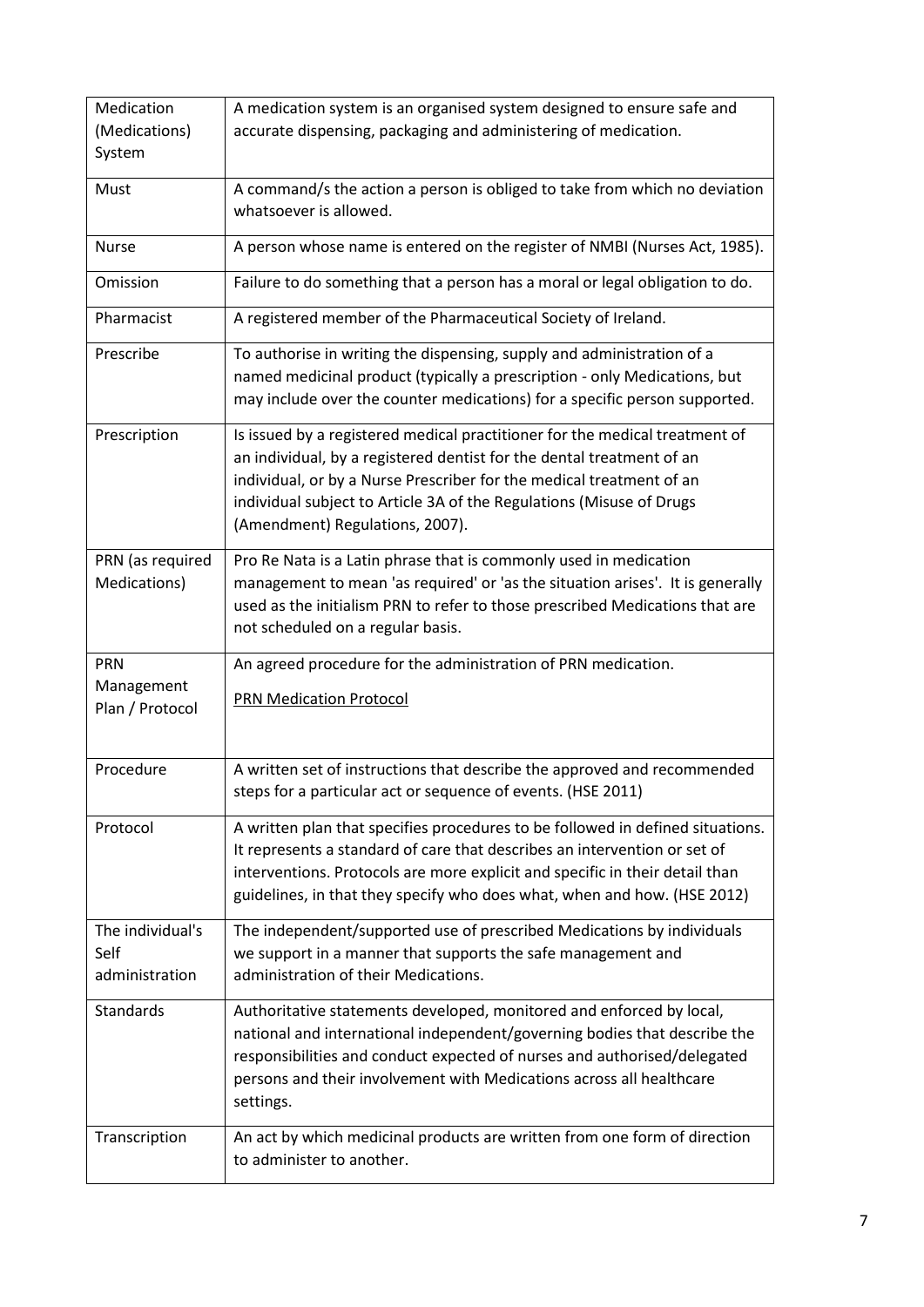| Transportation of    | A person who is not statutorily regulated and is employed within a                                                |
|----------------------|-------------------------------------------------------------------------------------------------------------------|
| <b>Medications</b>   | healthcare, residential or community setting and whose role includes a                                            |
| Unregulated          | component of direct individual care and the performance of delegated care                                         |
| Healthcare           | activities, supported by an organisational policy.                                                                |
| Worker               |                                                                                                                   |
| Transdermal          | Across the skin, particularly with reference to the absorption of drugs<br>applied topically for systemic effect. |
| Transdermal<br>patch | A drug-impregnated adhesive patch applied to the skin for controlled<br>release of the active compound.           |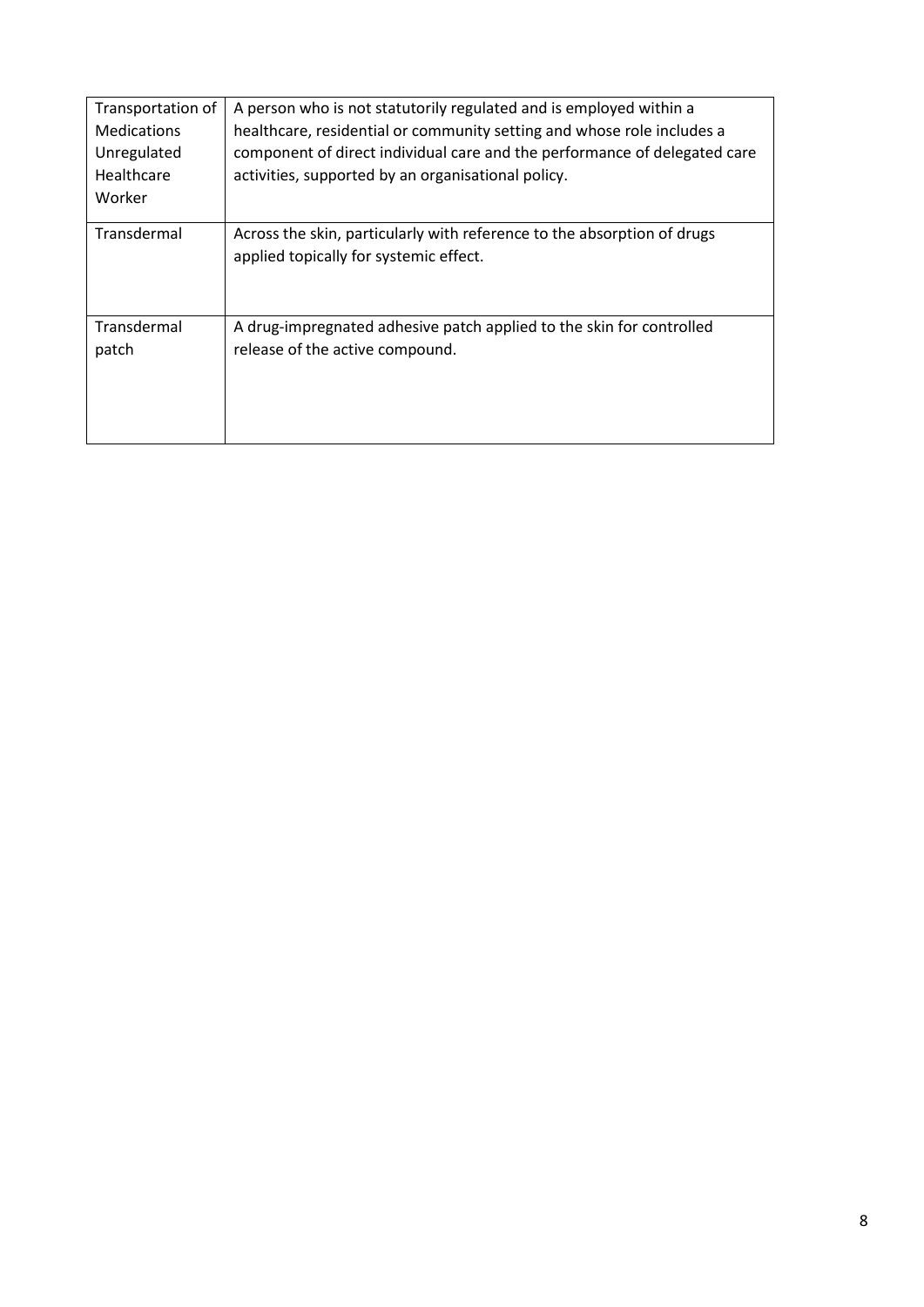<span id="page-8-0"></span>Section 2: Specific Responsibilities: Organisation CSM/PIC/Team Leader Registered Authorised Person Registered Nurse Emergency Medication of Adrenaline for Anaphylaxis Responsibilities of Designated Staff in Emergency Medication for Epilepsy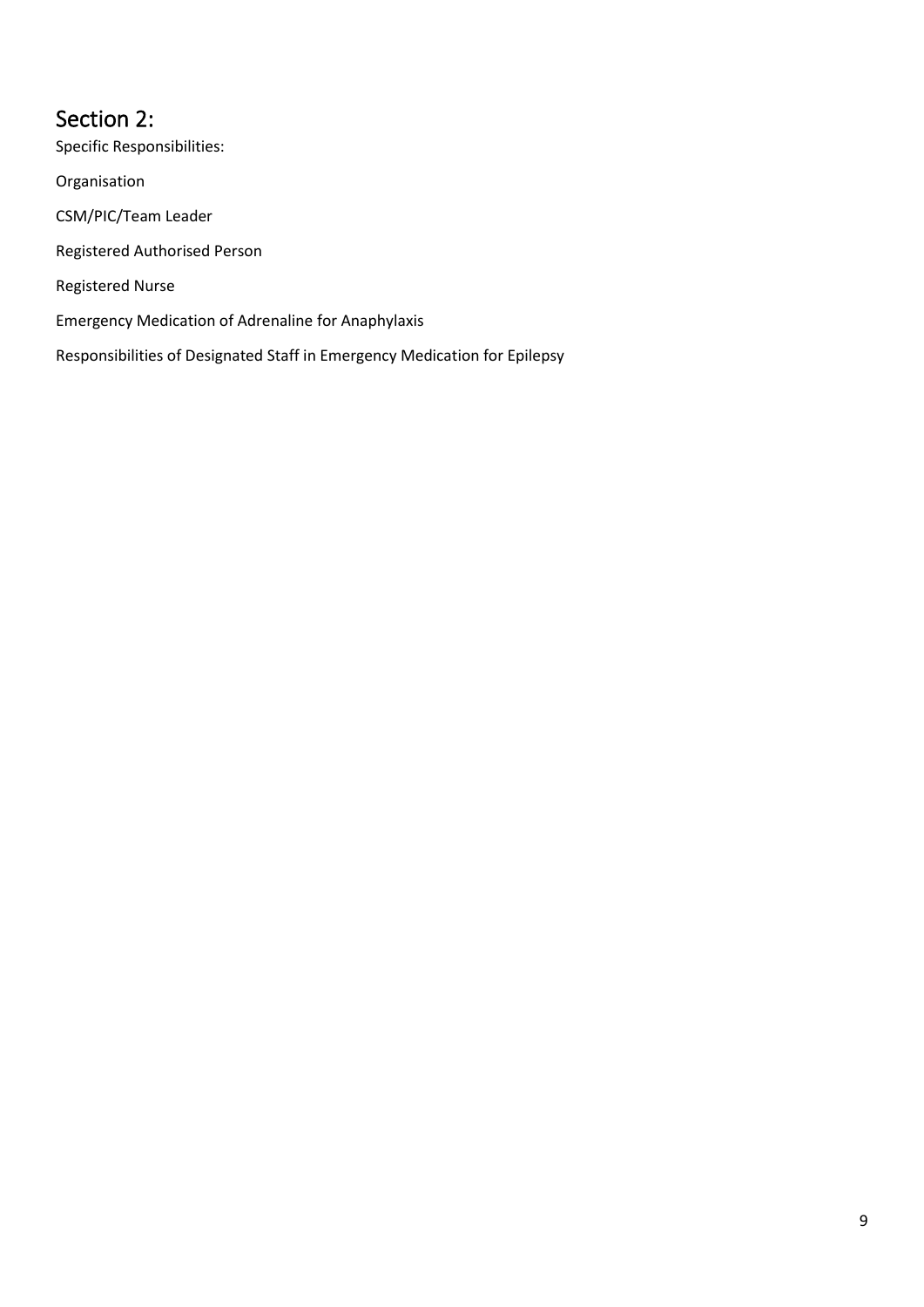## Specific Responsibilities

Responsibilities of the Organisation:

- Ensure that the Medications management/administration policy and procedure is in line with and adhering to current best practice guidelines. That the review and implementation of guidelines and protocols are promoting and supporting autonomy for the people we support in a holistic person centred manner.
- Maintain overall responsibility for assigning medication management/administration duties to Nurses, authorised and designated staff and assumes overall responsibility for the administration of medication by such staff. This includes Nurses who give guidance to authorized/designated employees on the administration of PRN medications.
- It is the responsibility of each employee to familiarize themselves with the Administration of Medication Policy and Procedures.
- St Patrick's Centre (Kilkenny) has a responsibility to provide regular training for employees in the administration of medication. Even when permitted to do so, employees must only undertake those aspects of support in which they have been trained, are competent, and have demonstrated their competence.
- Be responsible for selecting employees and assigning responsibility to these employees to manage/administer medication.
- Be responsible for providing training to employees, ensuring that all authorised and designated employees have completed an approved training programme.
- Maintain a register of authorised employees and ensure that these employees receive certification and renew this certification every two years or earlier if required.
- Maintain a register of designated employees for the administration of Emergency Rescue Medications and ensure that these employees receive current and updated training in all aspects of Emergency Administration in specific areas e.g. Epilepsy, Diabetes and Anaphylaxis (as appropriate).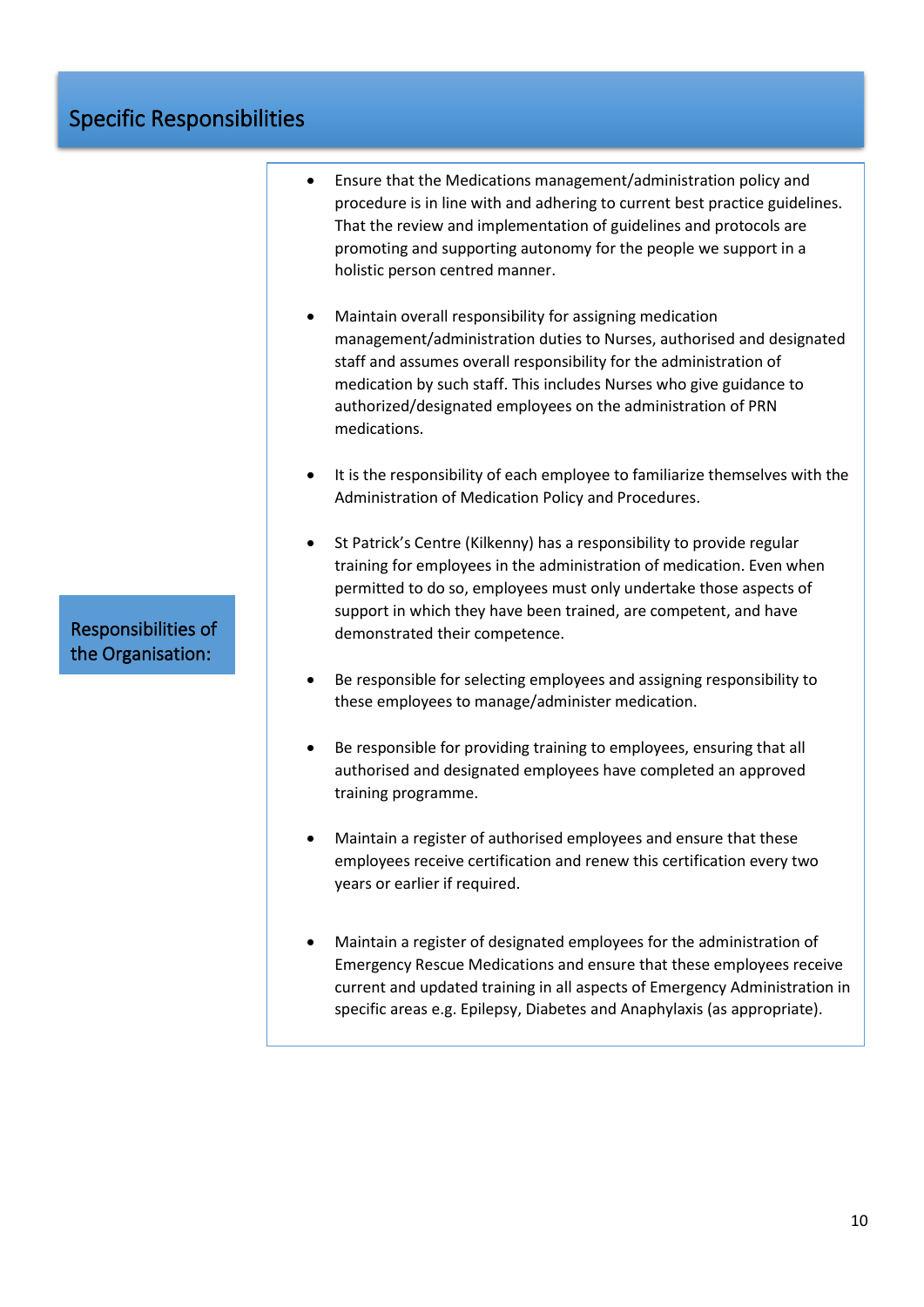- CSM / PIC / T/L are responsible for ensuring that this policy is made available, in each house/area on the Q drive.
- Respond to every employee who seeks clarification on any area within the policy that is not clear to them.
- Maintain an up-to-date list of authorised signatures and initials to accompany the Medication Recording Documentation maintained in the Kardex folder.
- Perform audits to ensure the Medications Management of their area, ensuring that policies and procedures are safe, appropriate, consistent and effectively monitored.
- Monitor any medication errors / discrepancies and near misses, Appropriate action must be taken as necessary and these events to be reported to the Director of Services. It is vital that learning is an outcome from these incidents. (Appendix 18)

Responsibilities of Community Service Managers (CSM) /PIC / Team Leaders (T/L):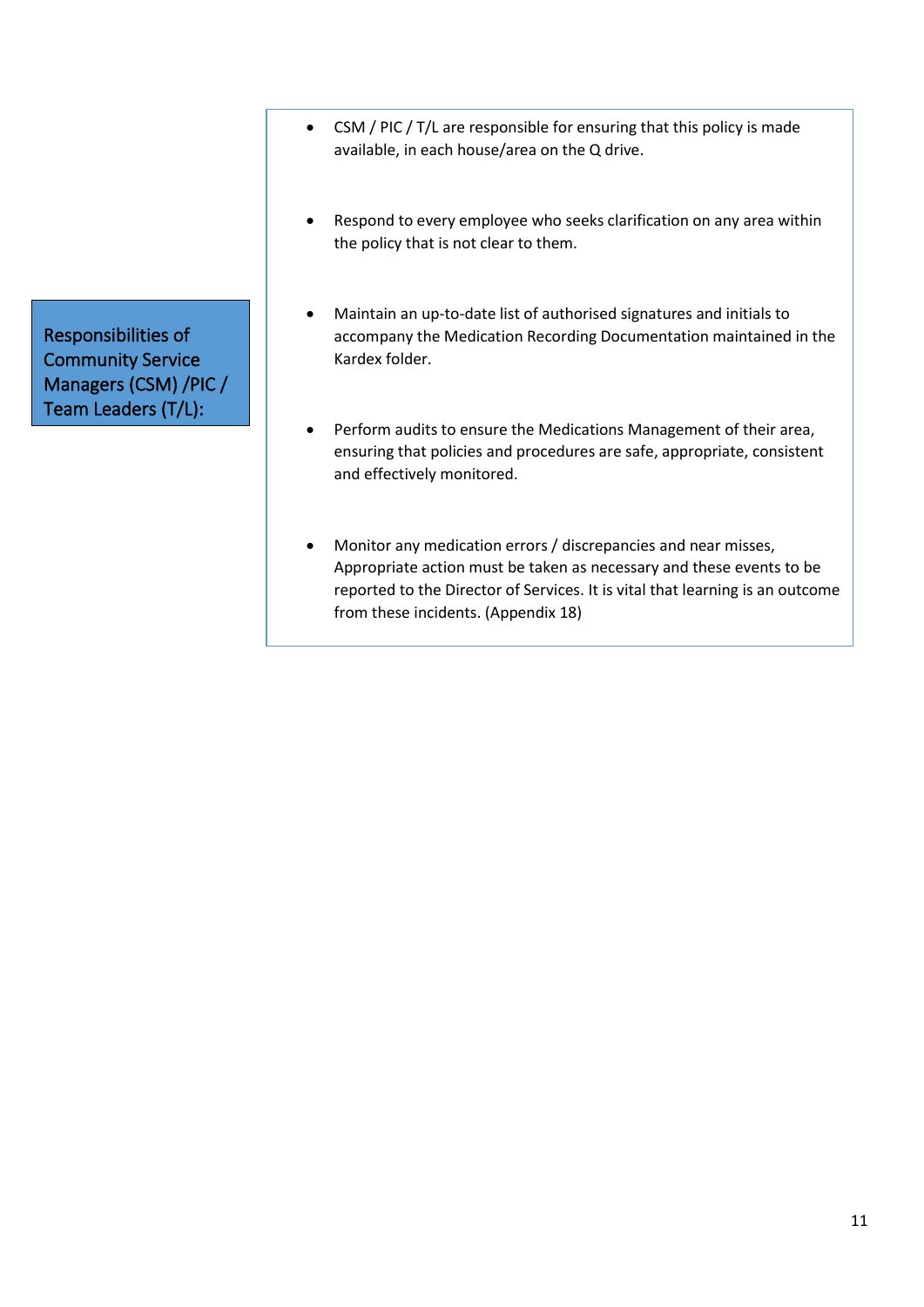The Authorised Person is an employee who has completed an approved training programme with current certification and is registered within the Service to conduct medication management. Training shall be provided by a suitably competent healthcare professional with the appropriate clinical and educational training. Training shall be supplemented by competency assessment and refresher training completed at appropriate intervals, in line with peoples' changing needs. (HIQA 2015)

Responsibilities of the Registered Authorised Person:

Shall report immediately any concerns when involved in the practice of Medication Management, to their CSM/Team Leaders and registered prescribing Practitioner or pharmacist if appropriate.

Shall know the indications and contraindications for the medication and its desired effect for the individual. Be aware of the main action of the medication, the dose, frequency, route of administration and potential side effects.

If a prescription is unclear, incomplete, inappropriate or difficult to read, the Authorised Person MUST NOT PROCEED. In this instance the Authorised person shall seek advice from senior staff, the registered prescribing Practitioner or the pharmacy staff (as appropriate).

Shall have knowledge of the Kardex folder, including common abbreviations and terms used within St Patrick's Service.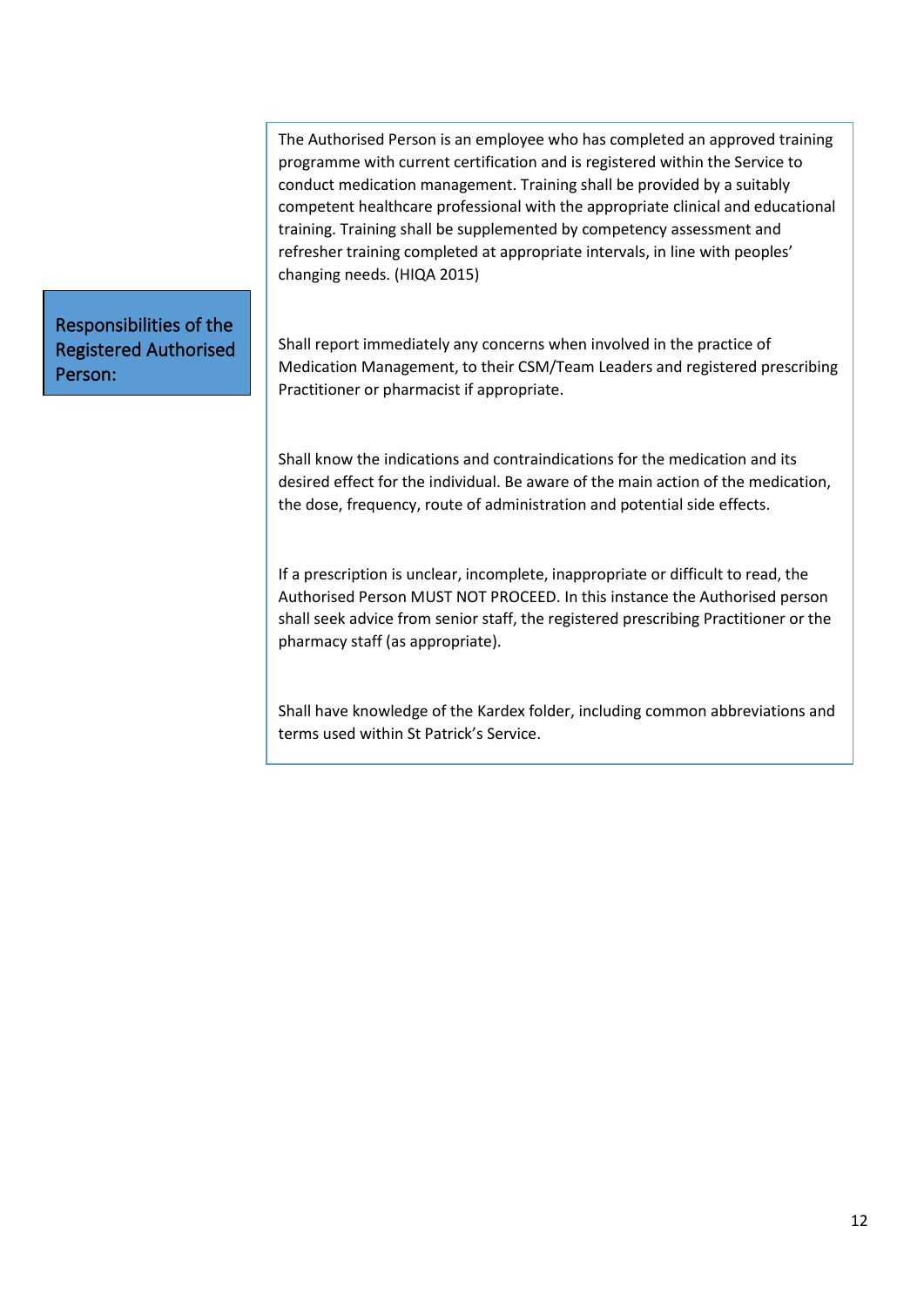- Ensure that your name is maintained on the live register of N.M.B.I. Failure to do so will be deemed as a breach of contract.
- Adhere to the Code of Professional Conduct for each Nurse and Midwife (N.M.B.I.).
- Accountable to the people we support, to the Organisation, to N.M.B.I., and Irish laws (Reference 1).
- Develop and maintain your competence with regard to all aspects of Medications Management, ensuring that your knowledge, skills and practice are up to date and providing support documentation of Continuous Professional Development (CPD) regarding evidence based practice in Medication Management.
- Be aware of what medicinal products are contraindicated for the people you support.
- Follow the procedure outlined in 'The Guidance to Nurses and Midwives on Medication Management (A.B.A. 2007) and all relevant medication management documentation governing local practice.
- Not proceeding if the prescription is unclear, incomplete, inappropriate or difficult to read. Registered Nurse should seek verification and amendment from registered prescribing practitioner or pharmacy personnel.
- Check all Kardex prescriptions are written up correctly and check them against the main prescription sheet as prescribed by the registered prescribing practitioner.
- Have knowledge of Medications management abbreviations and terms used.
- Mentor and share knowledge with authorized and designated employees as required.
- Assess employees who have undertaken training in medication management / medication administration.
- Only registered Nurses who are on the live register are authorized to administer medications intramuscularly (IM), Naso Gastrictly (NG) or by subcutaneous (Sub cut) methods under this current policy. The nursing staff member will be assessed as having the capability (physical and mental capacity) to do so.
- There will be an agreement from the multi professional team (minimum General Practitioner (GP) and registered nurse) that it is appropriate course of treatment for the person supported. The Nurse will have completed the necessary training and is considered competent by a healthcare professional and feel confident to administer medication Via the appropriate route.
- Nursing staff where and when available should administrate medication. If the nurse is not available then the authorized staff trained should administer medication.

Responsibilities of the Registered Nurse: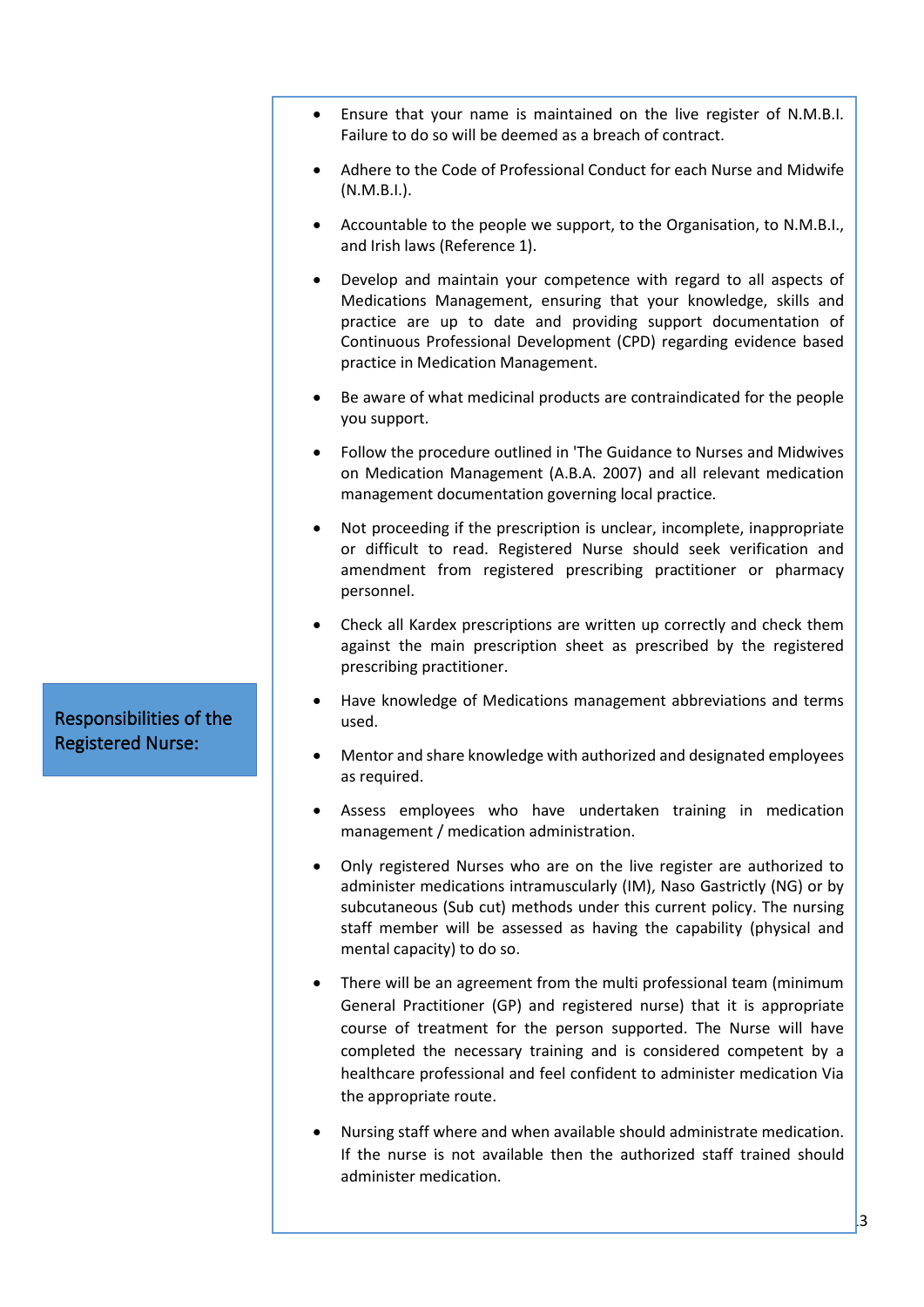- There will be an agreement from the multi professional team (minimum General Practitioner (GP) and registered nurse) that it is appropriate course of treatment for the person supported. The Nurse will have completed the necessary training and is considered competent by a healthcare professional and feel confident to administer medication Via the appropriate route.
- Nursing staff where and when available should administrate medication. If the nurse is not available then the authorized staff trained should administer medication.

## <span id="page-13-0"></span>Emergency Medication of Adrenaline for Anaphylaxis

Only Nursing staff that have up to date training in anaphylaxis can administer epinephrine via I.M. injection.

Only employees that have received specific training may administer Adrenaline for anaphylaxis via pre-filled pens

Only nursing staff who have up to date training in anaphylaxis can administer epinephrine as pre Medicine protocol for peer vaccination clinics.

The Team leader/PIC must ensure that a record is kept of all designated employee who have up to date training in kept in the kardex folder of the person with the staff signature and initials.

If prescribed medication for anaphylaxis there must management of anaphylaxis plan that includes:

- Name
- DOB
- Known allergies and possible reactions.
- Clear instructions of the use of Adrenaline pen as pre the protocol.
- Instruction on the care of individual following administration
- When to contact the emergency services.

Each emergency pack contains 2 Adrenaline pens, gloves, medication protocol and a copy of the management plan.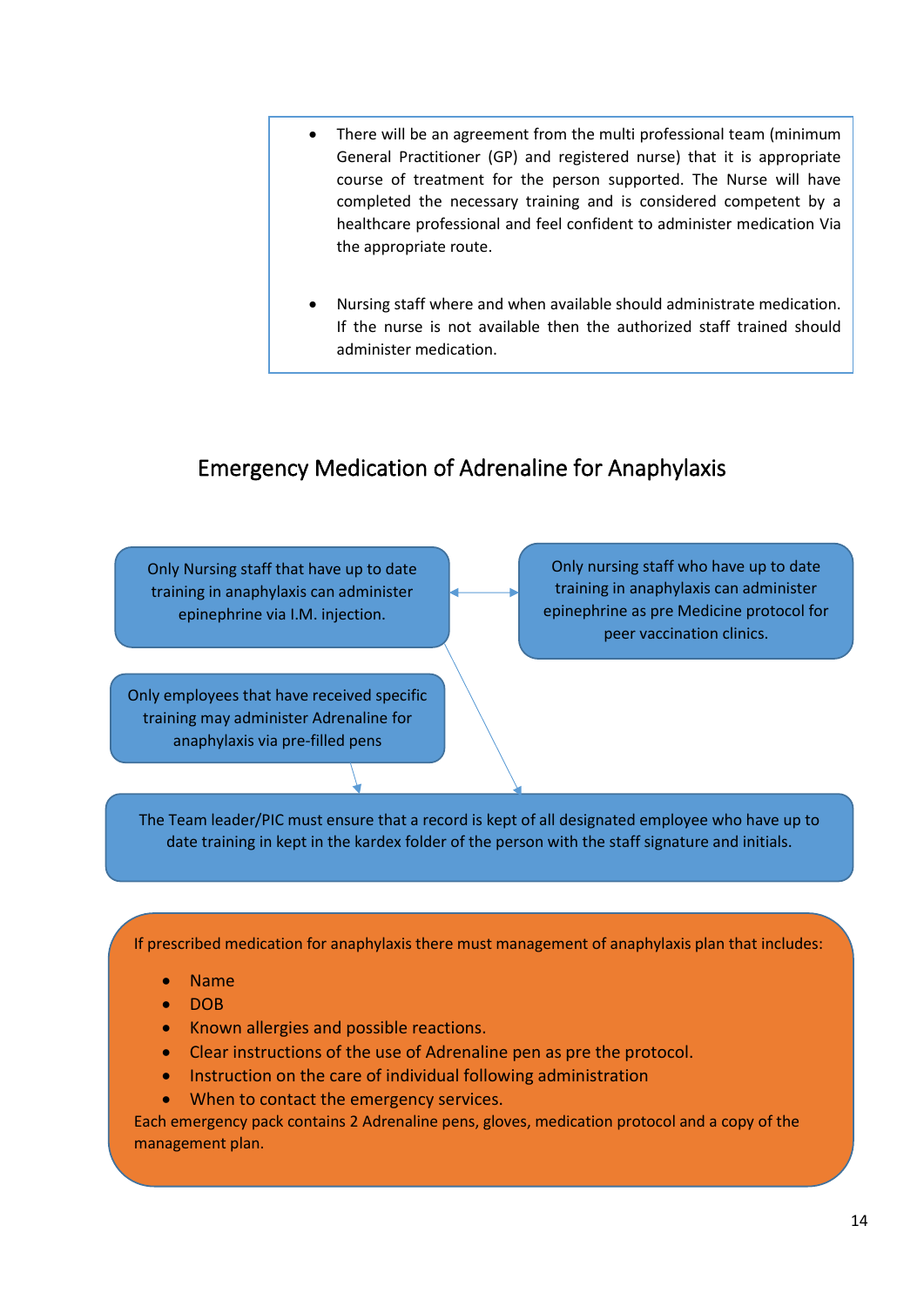## <span id="page-14-0"></span>Responsibilities of Designated Staff in Emergency Medication for Epilepsy

Only nurses and staff with accredited training can administer emergency recuse medication When accompanying a person outside of their home they must have buccal pack and oxygen if prescribed **Buccal pack must include**: • Prescribed medication X 2 • Protocol signed by GP • O2 Administration protocol if prescribed O2 • Gloves and tissues **Oximeter** • Keyring with person name on pack. Designated staff must sign the designated staff register log in each person kardex. Each person's Epilepsy Support plan should include the following: • Name • Seizure description/classification • Possible warning signs • Usual recovery time • When emergency medication is administered and dose Usual recovery and intervals between doses • When you should contact emergency services Buccal protocol must include: • Name • When emergency medication is given. • Dose • Weather to repeat the dose and after how long. • Maximum dose in 24hrs • When to contact emergency services

- Signed by the GP
- Epilepsy Support plan, buccal protocol and Oxygen protocol are review annual. These plans are reviewed sooner if there is a change in the seizure pattern of in the use or need of Buccal and Oxygen.
- All seizures are recorded on the yearly record sheet and a seizure incident report.
- Emergency medication is controlled using the medication stock book with staff checking and recording the medication and daily and completing a weekly stock check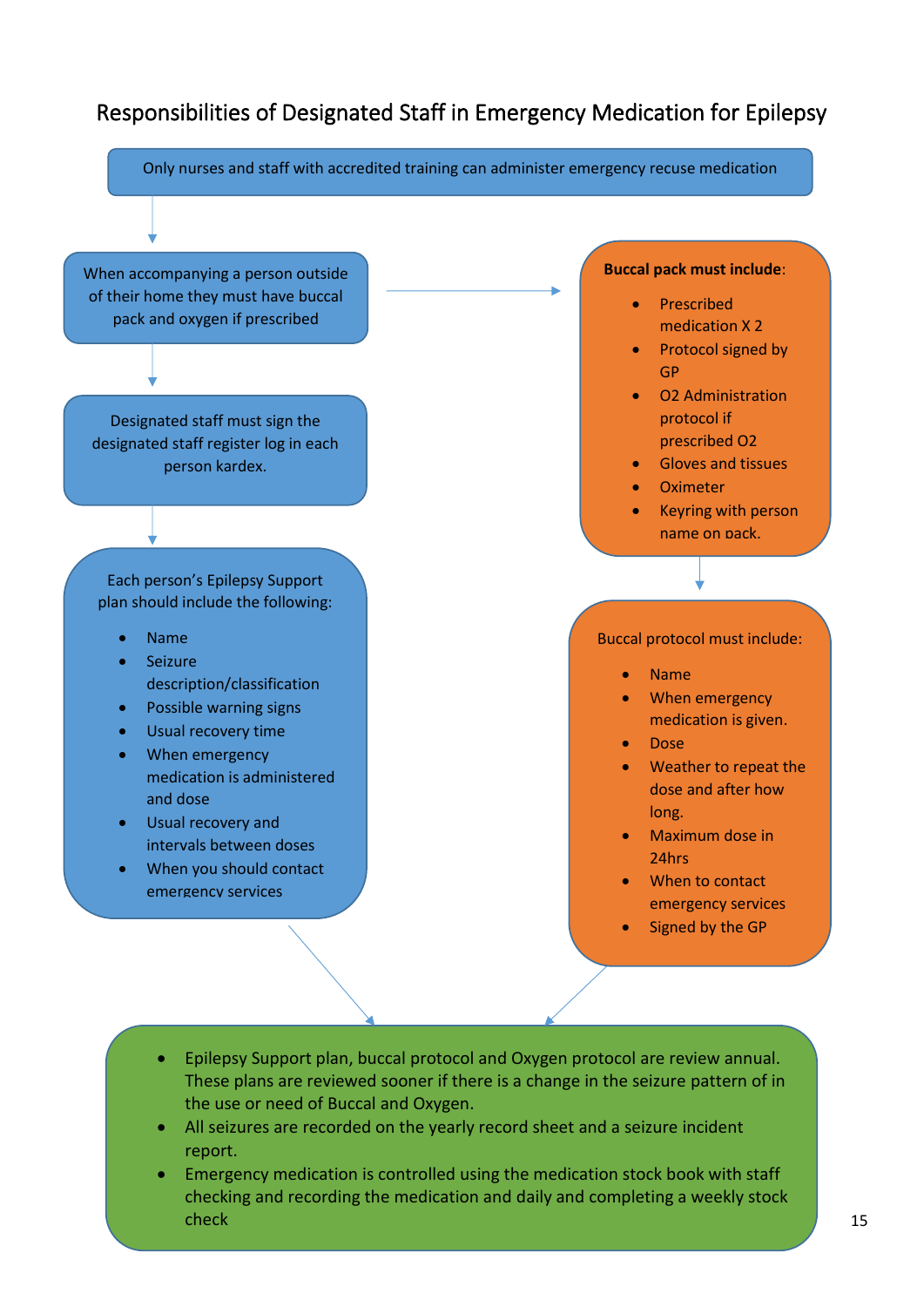# <span id="page-15-0"></span>Section 3:

Confidentiality Medication Training Training Pathway Administration of Medications (Ten Rights) Self-administration of medication Medication for People Supported in the Day Service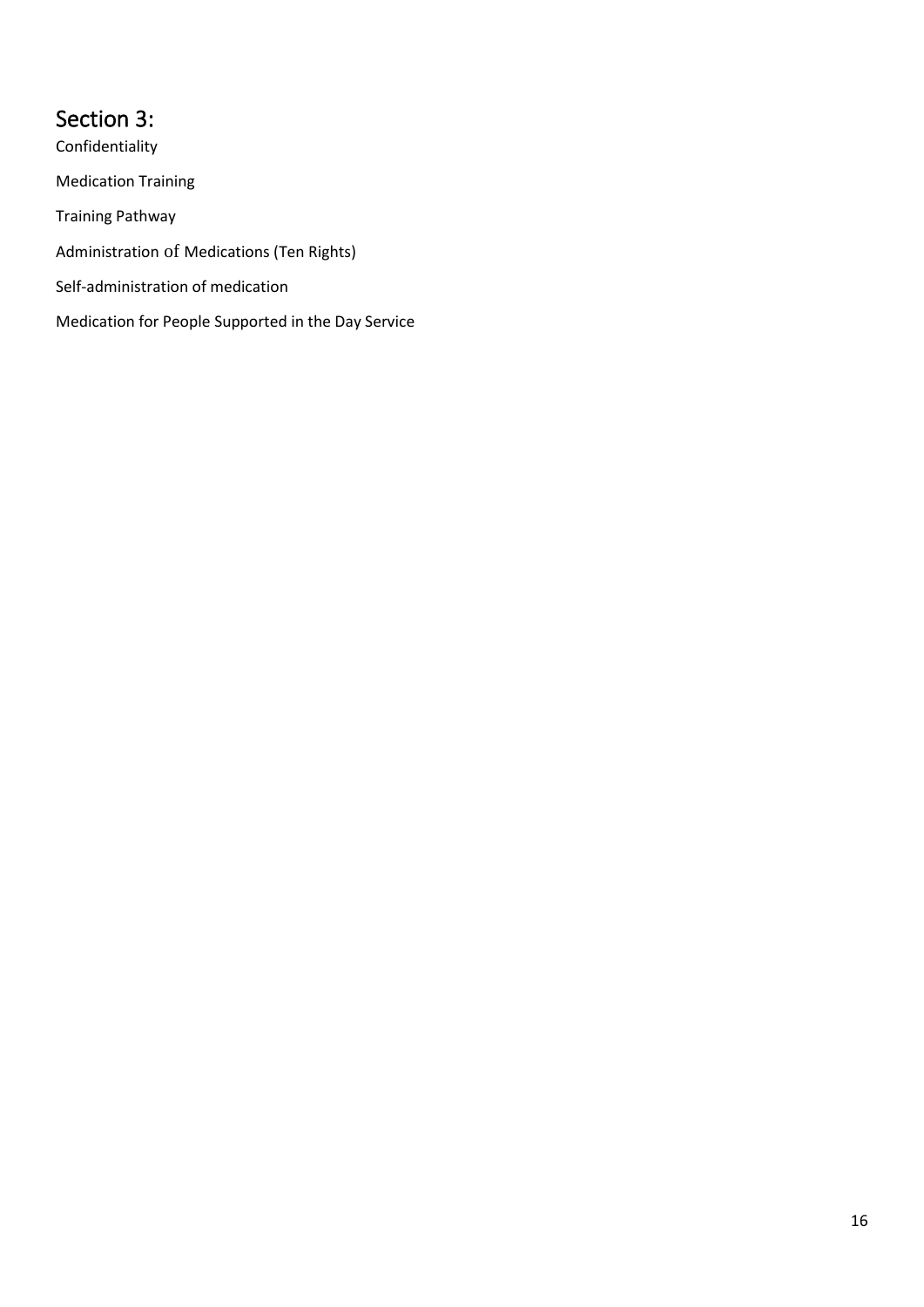# Confidentiality:

• AII employees shall ensure they are aware of the importance of keeping information confidential as outlined in St. Patrick's Centre (Kilkenny) Contract of employment, the National Safe Guarding Policy 2015 & Trust in Care 2007 and the GDPR National Guidelines set out in 2018.

## Medication training

- St Patrick's Centre (Kilkenny) has a responsibility to provide regular training for employees in Safe Medication Management and Safe Medication Administration.
- St Patrick's employees only administer medications when they have had the approved training and are assessed as having the skills necessary to carry out this task safely. Training will be provided by a suitably competent healthcare professional with the appropriate clinical and educational training. Training will be supplemented by mentorship and assessment and refresher training completed at appropriate intervals, in line with the changing needs of people supported.
- Safe medication management training consists of theory section completed online with a Quiz with an 80% pass rate. This is then follow by a practical thought half day training. Registered Nurses and authorized staff in SPC will facilitate identified employees to develop their skills in Safe Medication Management, through mentorship and by carrying out the minimum of 3 assessments pertaining to the training provided.
- A refresher assessment has to be completed every year and the online theory component practical session and quiz every two years.
- The training will cover ordering, receipt, storage, administration, recording errors and returning to pharmacy i.e. the medication management cycle. Post this training and after a period of mentorship, employees will be authorized to administer medication when they have been assessed by a nurse as having the skills to do so safely.
- Medication Administration via PEG training will be provided to employees who support a person/people who have a PEG in situ. PEG Training will be provided by a suitably competent healthcare professional with the appropriate clinical and educational training. Training should be supplemented by mentorship, assessment and refresher training completed at appropriate intervals, in line with the changing needs of supported people. Employees will only be authorised to administer medications to peoples via PEG once they have been assessed by a suitably qualified nurse as having the skills to safely do so. SPC have a detailed eternal feeding policy for staff to refer to.
- Team Leads / Nursing staff in each area shall ensure that staff who do not have the necessary skills to administer medications safely, despite completing the required training, do not administer medication to supported people and are encouraged to seek further training.
- Team leaders shall have accurate and up to date training records of the employees working in the specific houses. Team Leaders shall ensure that all employees have completed training requirements and mentorship prior to being entered onto the service register.
- Stock Checks will be carried out on a weekly basis by an authorized staff member who has the skills to carry out the stock checks within the arear they currently work in. An SOP outlining the procedure will be followed by the authorized staff when carrying out the weekly Stock Check. Authorized staff that is proficient in Stock Checking should mentor authorized staff that require upskilling until such time as they have the required skills to carry out the stock check.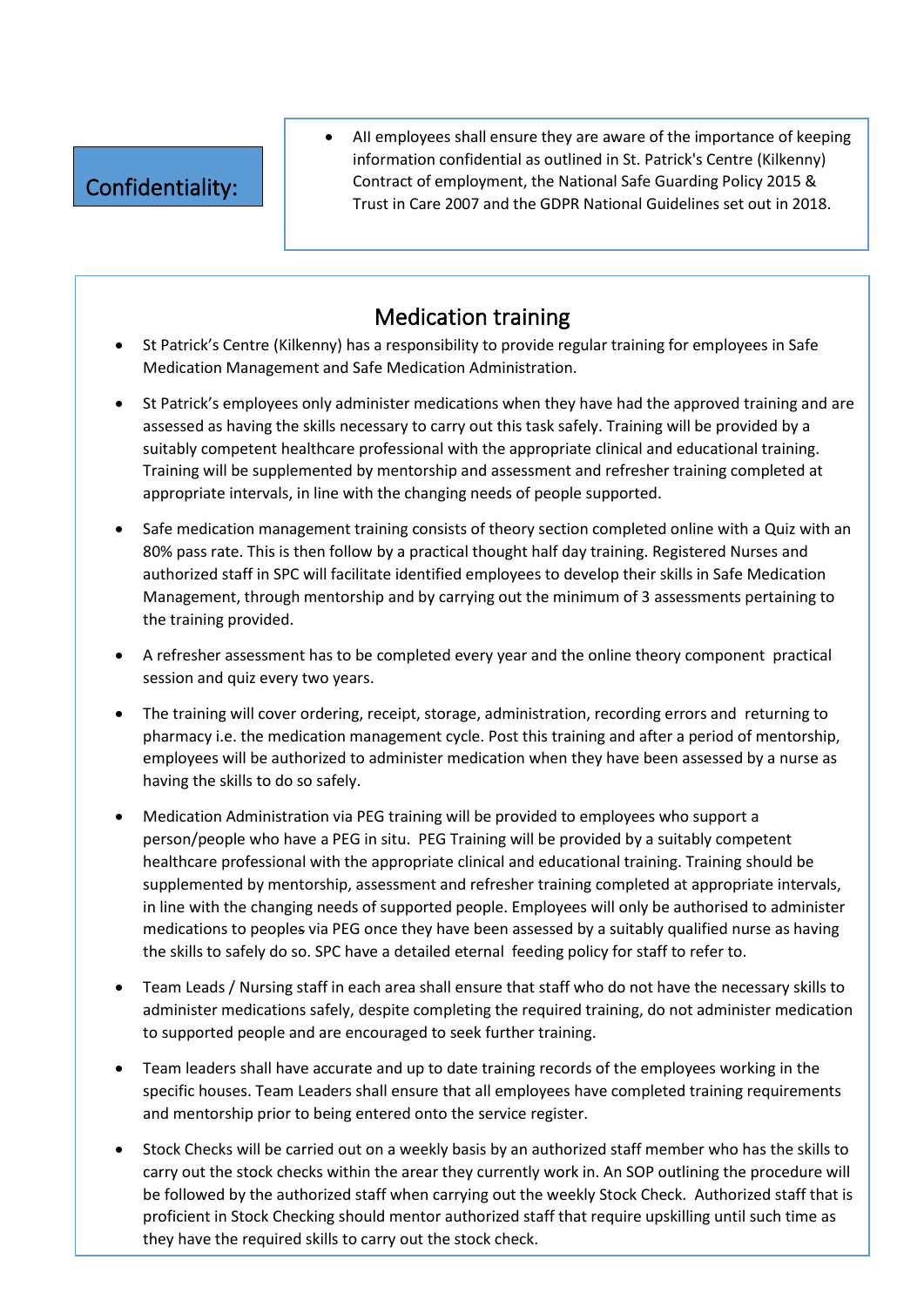### Training pathway

<span id="page-17-0"></span>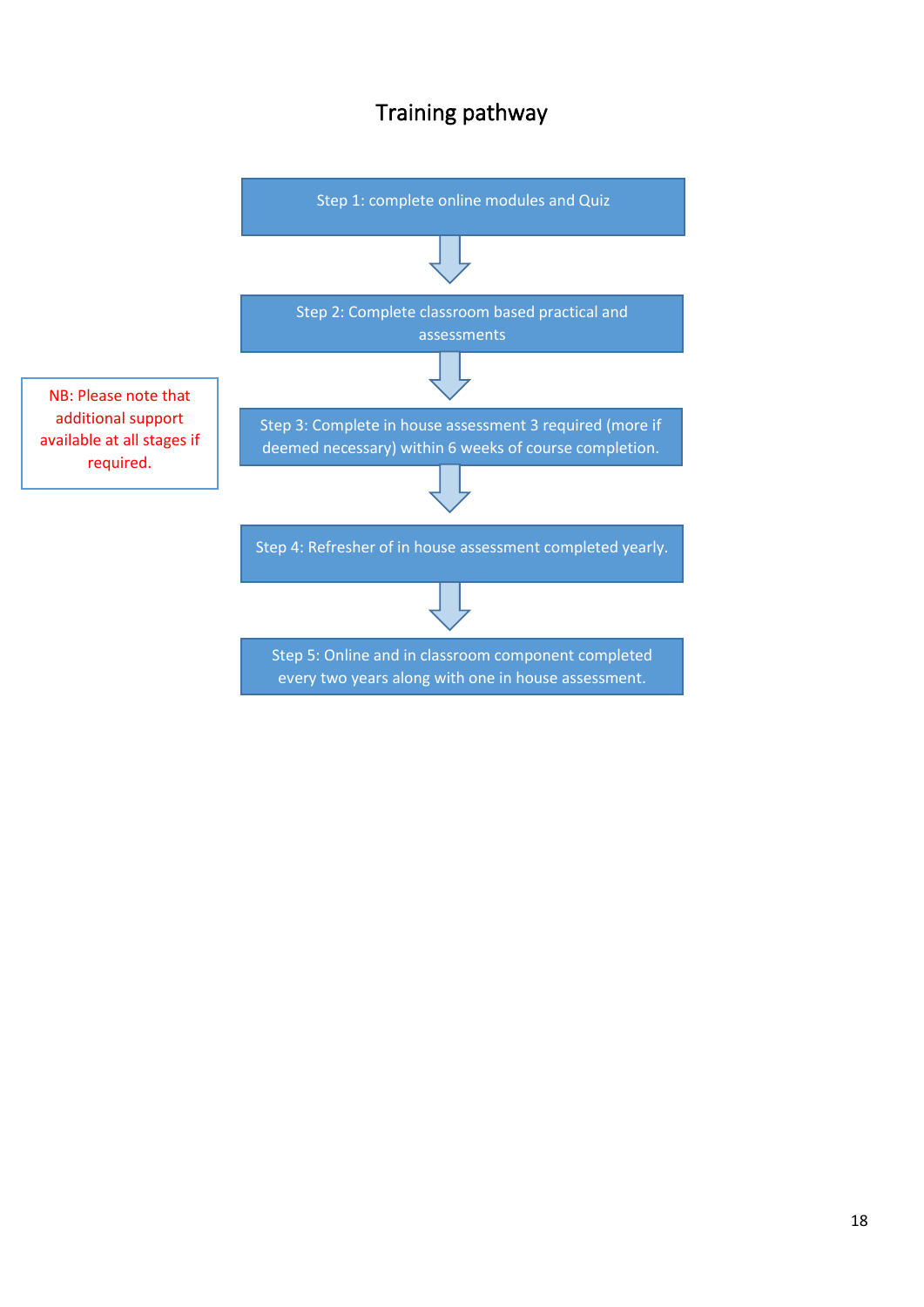### Administration of Medications **(***Ten Rights*)

- <span id="page-18-0"></span>• The Ten Rights of Administration (Elliot and Liu 2014); should be applied as the guiding principles for good practice in Medication administration as outlined in the following.
- When the person supported **refuses to take their prescribed medication** following reasonable encouragement, this refusal should be noted in the individual's daily notes and in the MAR sheet (Medication Administration Record) (see appendix 8). Where persistent refusals occur, or where administration poses a difficulty, it should be brought to the attention of the registered prescribing practitioner and Team Leader and addressed to seek the best outcome for the person supported.

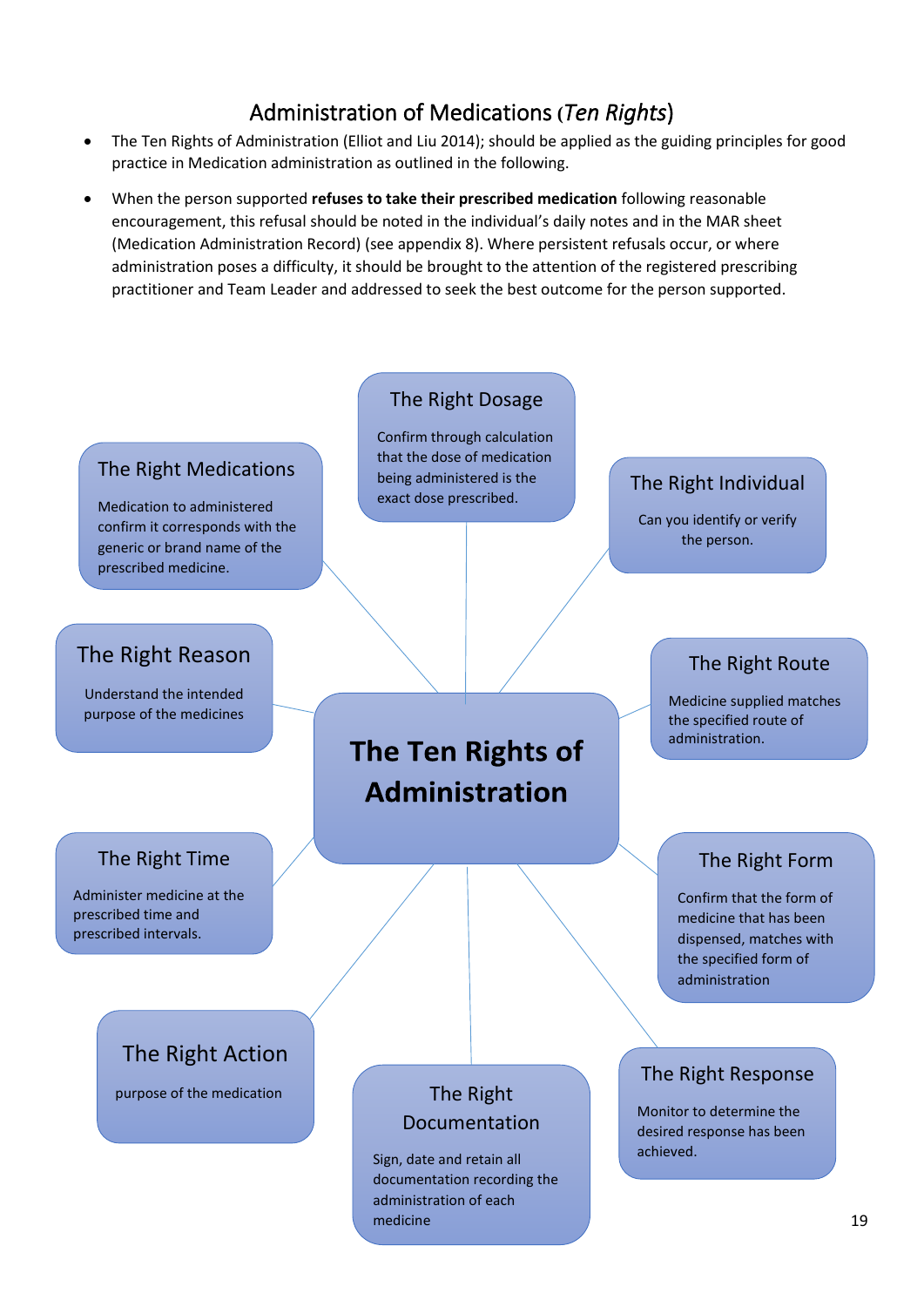Selfadministration of medication:

- Each supported person will have a Self-Medication Assessment, which is agreed by the supported person, Team Leader, and keyworker. This assessment will be incorporated into their Personal Plan.
- The Self-Medication Assessment will identify the levels of support required by the person regarding all aspects of administration of their medication up to and including "Self-Administration".
- This is a dynamic process and categories of support can change over time and with different medication. The assessment should be reviewed frequently to reflect changes (see appendix 1)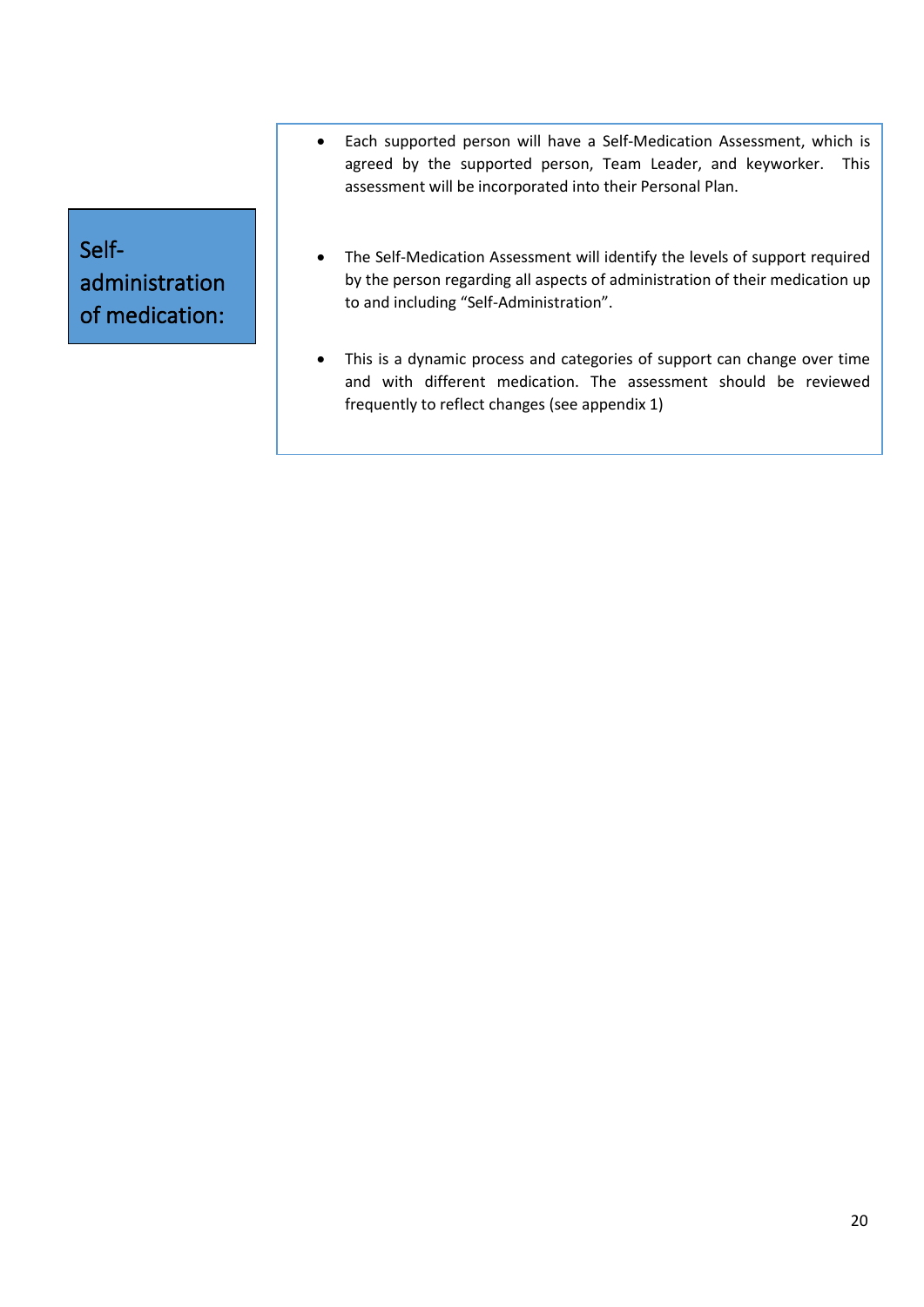#### Medication for People Supported in the Day Service

<span id="page-20-0"></span>Supported people in the Day Services may need their medication administered when attending Day Service, e.g. midday medication.

- This medication shall be provided to the day service by the staff of the house or a family member of the supported person.
- Receipt of the medication should be recorded by a day service employee in the relevant day service Medication Recording book.
- Only authorized employees are permitted to administer medications to supported people in day

For individuals who live at home with their family, it is the responsibility of the guardian/family member to ensure that relevant employees are informed of any/all changes to the person's Medication.

• In order for authorised staff in SPC day service to administer regular or short term prescribed medication to people supported, the family must get the GP or prescribing practitioner to complete an Administration of Medication Agreement form and chart the medication on the MARS sheet.

services.<br>Services.

- This should be completed in full and provide to the Day Service prior to any administration of medications by day service authorised staff.
- In order for authorised SPC to administer un-prescribed medication the Family/ Guardian needs to complete an Administration of Non-Prescribed Medication Agreement form.
- This should be completed in full and provide to the Day Service prior to any administration of medications by day service authorised staff.
- All medication need to be provided in its original packaging. Staff of the day service cannot medication that has been pre dispensed or not in its original packing.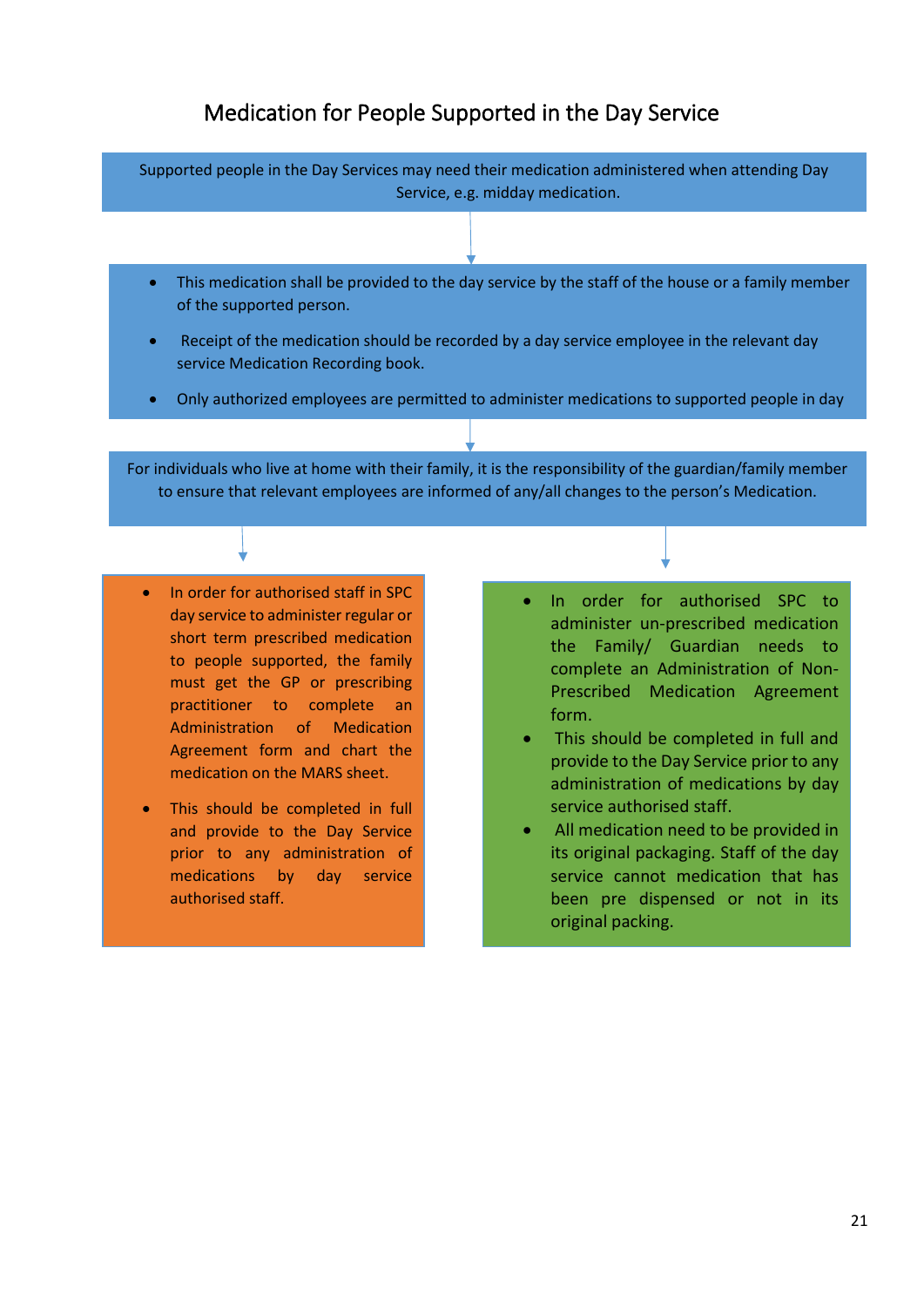## <span id="page-21-0"></span>Section 4:

Medication system, Receipt, check and logging medication Prescriptions and Records of Individual's Medications: Prescribing Practitioner Pharmacy Altering, crushing chewing and liquid medication Emergency Procedure for obtaining prescribed medicines from Medical Practitioners (GPs) over the phone. Covert Administration of Medication: Medication Monitoring and reviews Transcribing of Medications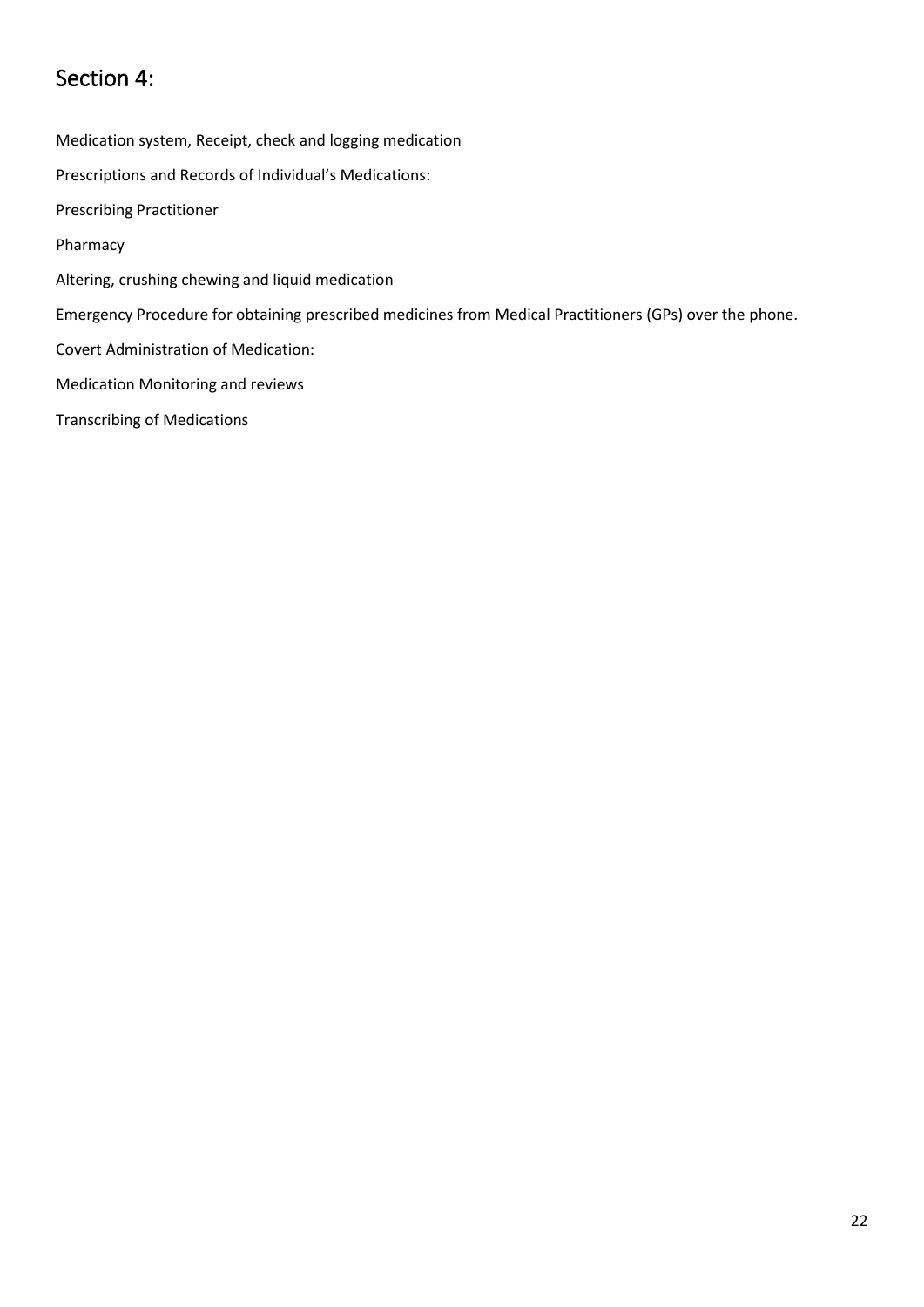#### **Medication system**

- <span id="page-22-0"></span>• The Venalink System - medications are dispensed in unit dosage cards. These are dispensed by the pharmacist on receipt of a prescription by the G.P. or other authorised prescriber e.g. Psychiatrist, Dentist or registered Nurse prescriber.
- Whilst the system provides some safety controls, it does not eliminate the possibility of human error. Medication Management is never without some risk - the unit dose system is about minimising the risk in administration, providing a more manageable system for individuals who are supported by authorized and designated employees and/or selfadministering; maximising the therapeutic benefit to people supported.
- PRN Medication is not suitable to be dispensed in this system.
- Newly prescribed Medications will not be dispensed in this System to allow for monitoring of adverse reactions. Medication may need to be discontinued abruptly and would necessitate returning these medications to the pharmacy. When the medication becomes established and well tolerated, then it can be dispensed in this system.
- Medication not suitable for the unit dose system will be dispensed and administered using the standard method.
- The System will carry the same labelling as required for standard medication dispensing, but also carries information re the identification of each medication in the unit dosage.
- St. Patrick's Centre (Kilkenny) will continue to research new and safer methods of Medications Systems to ensure the safest possible system is used.

#### **Receipt, check and logging medication.**

- Receipt of Venalink Packets. On receipt of the Venalink Packets from the pharmacy, check the labels on the top of each pack and then cross reference the labels against the Medication Prescription Recording Documentation in the supported person's Kardex.
- If there has been any change made by the registered Prescribing Practitioner check that the change has been made by the pharmacist. If you note any discrepancy at this stage check with the pharmacy.
- Make a visual check of the medications in each blister against the labels attached to the packs.
- Record any communication with the pharmacist at this time.
- When you are satisfied that the medication is visually correct enter the stock in the Medication Stock Check Book.
- Medications received as loose medications and short term medications shall be entered into the Medication Stock Check Book.
- A medication prescription should not have any written amendments. If there are changes in the medication, dosage, frequency, route or method of administration etc. the prescription should be discontinued and re-written by the authorised prescriber.
- Use the twenty-four hours clock in all written recordings and documentation

of administration of Medications. The Medications of Medications of Medications.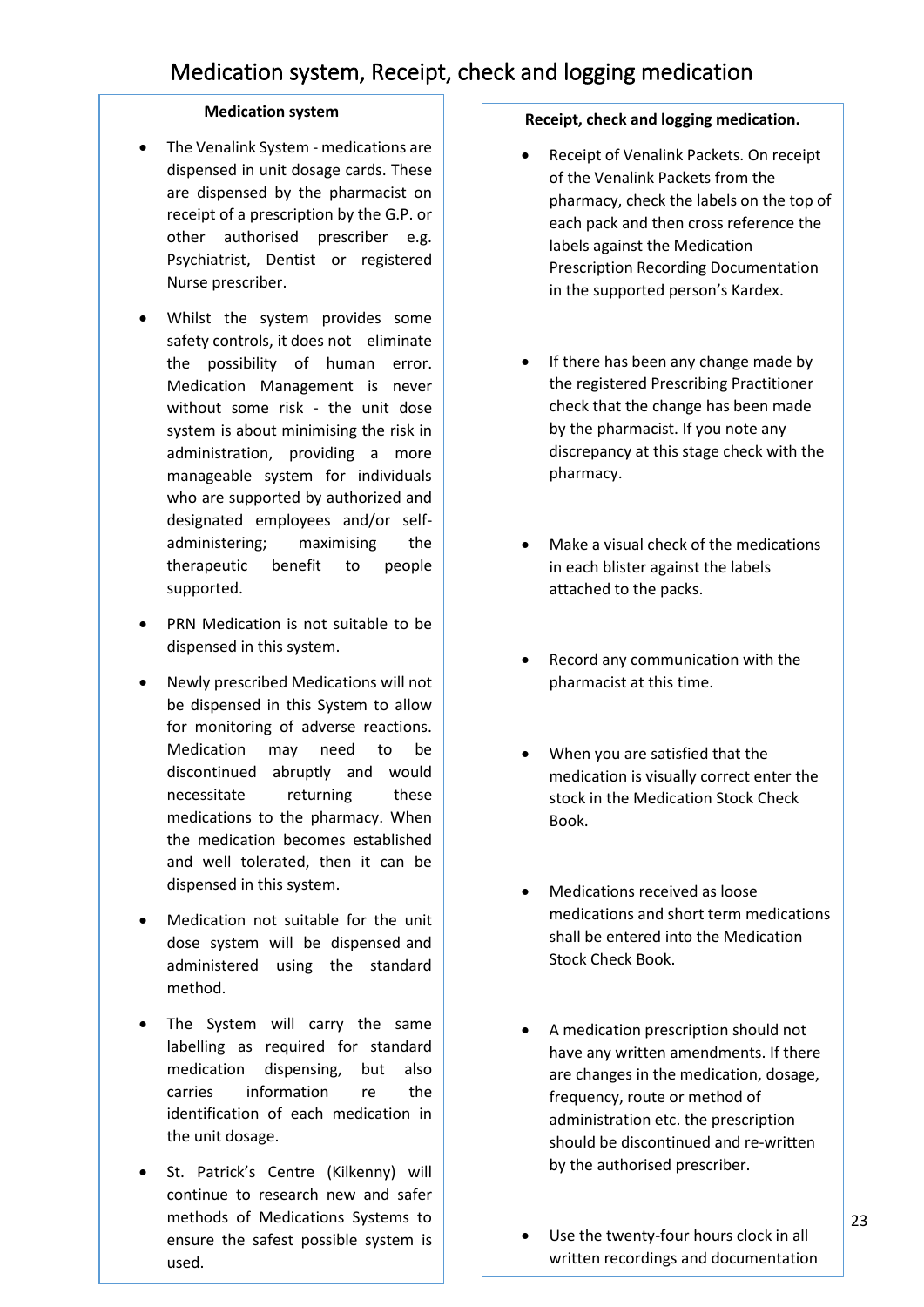#### **Prescribing Practitioner:**

- Medication is prescribed by a registered Prescribing Practitioner only.
- Medication can only be administered with a prescription.
- The prescription is the official instruction by the registered Prescribing Practitioner as to how the Medication/s prescribed is to be dispensed and administered.
- Medication shall be prescribed by registered Prescribing Practitioner e.g.

The Individual's G.P./Care Doc/Locum

Hospital Consultant

Psychiatrist

Dentist

1.1.1.

1.1.2.

Nurse Prescriber

Home Care Team

• All written prescriptions must be legible. Where a prescription is illegible; the medication must be withheld, the prescribing registered Prescribing Practitioner should be contacted immediately and requested to reissue a legible prescription (if it is a paper prescription).

The prescription shall include all the following information:

- The person supported name
- Date of birth
- Prescription/Recording Sheet in use within the service.
- The date when Medications is to commence
- The generic name of the medication
- The dosage / strength of medication
- Frequency and Time of administration
- Route and method of administration
- Allergies Known or None Known must be completed
- Prescribing Medical Practitioner's signature (PIN number essential)
- Discontinuation date (if known e.g. short term medication)
- All recordings on medication documents should be written in black pen and legible handwriting.
- The Medication Prescription Recording Documentation should not bear any written amendments. If there are changes in the Medications, dosage, frequency, route or method of administration etc. the prescription should be discontinued and re written.
- When prescriptions are discontinued, a line should be drawn diagonally using a black pen through the complete row. The registered Prescribing Practitioner should enter his/her initials and end date in the prescription sheet dispensing history area.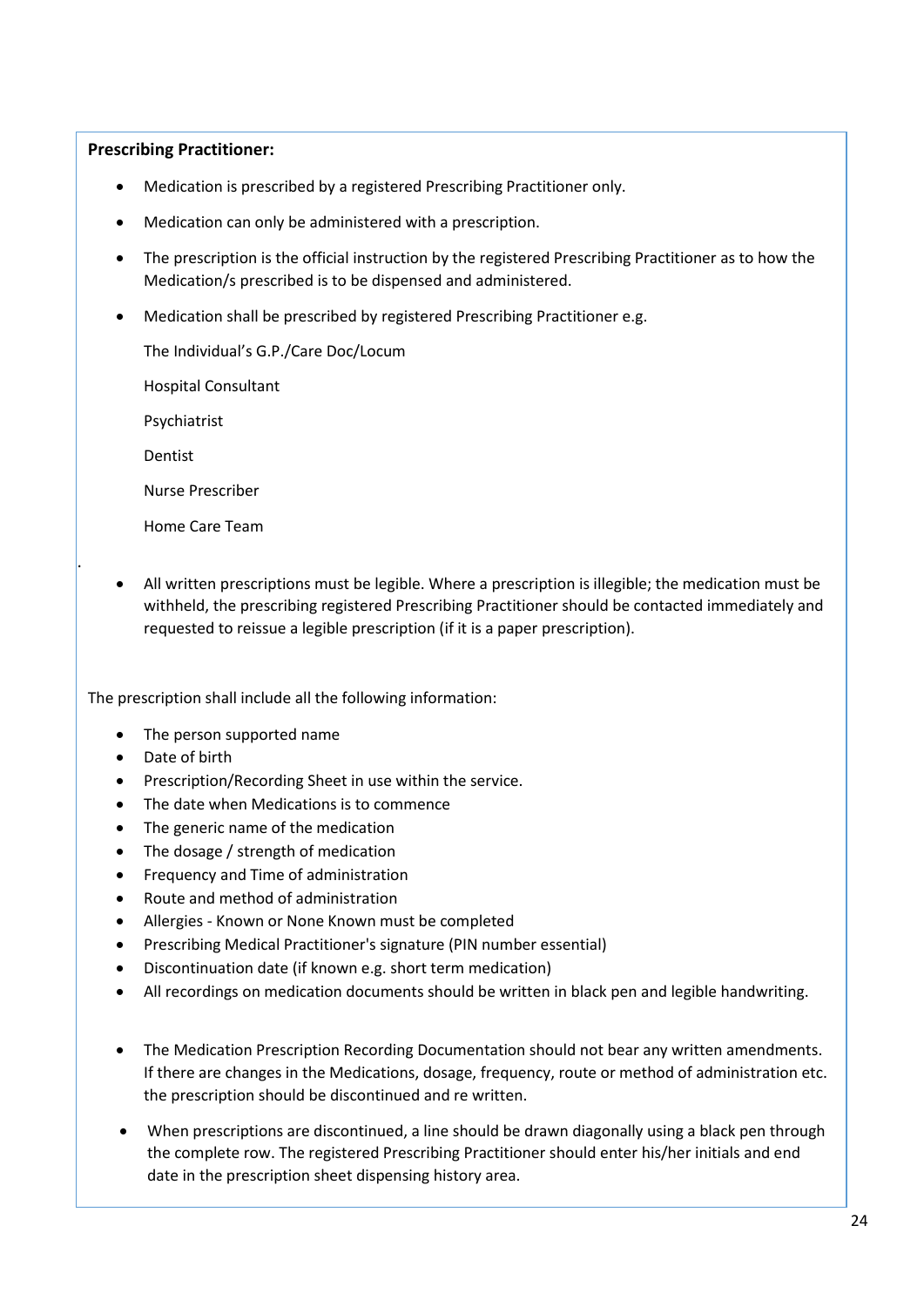# Prescriptions and Records of Individual's Medications

#### <span id="page-24-0"></span>**Pharmacy:**

- The prescription will be forwarded to the pharmacy by the GP (Prescriber) physically of by electronic means and will be reviewed by the pharmacist before the medicinal product is dispensed. The pharmacist will keep the original prescription or record of the prescription.
- The Pharmacist will transcribe the medication required onto the Kardex.
- The GP (Prescriber) will **not** be required to sign the Kardex.
- A **copy** of the original prescription must be printed in the pharmacy and attached to the Kardex to provide evidence of changes or of new prescription.
- Prescriptions should be reviewed by the registered Prescribing Practitioner at agreed review times in conjunction with the supported person and support employees where appropriate.
- When a Medication Prescription is re written (and signed by the registered Prescribing Practitioner), a new Prescription/MAR Sheet should be started to avoid confusion with numbers and codes.
- In the event of a short-term medication specified (e.g. Antibiotics), prescriptions will be clearly indicated for definite period of time i.e. 1/52, 1 by 5 days etc. A MAR sheet must be ordered for this medication from the Pharmacy i.e. copy of the prescription sheet to be brought to the pharmacy.
- All known allergies to be clearly highlighted on the prescription.
- Only HSE approved abbreviations (frequently used abbreviations within the service, identified in Appendix 2) may be used in the Kardex.
- In emergency situations, a registered Prescribing Practitioner can contact the Pharmacy directly via email with a scanned prescription or an email stating the date of the prescription, the name of the medication prescribed, the dosage, the time of administration, the route of administration and the prescriber name/signature.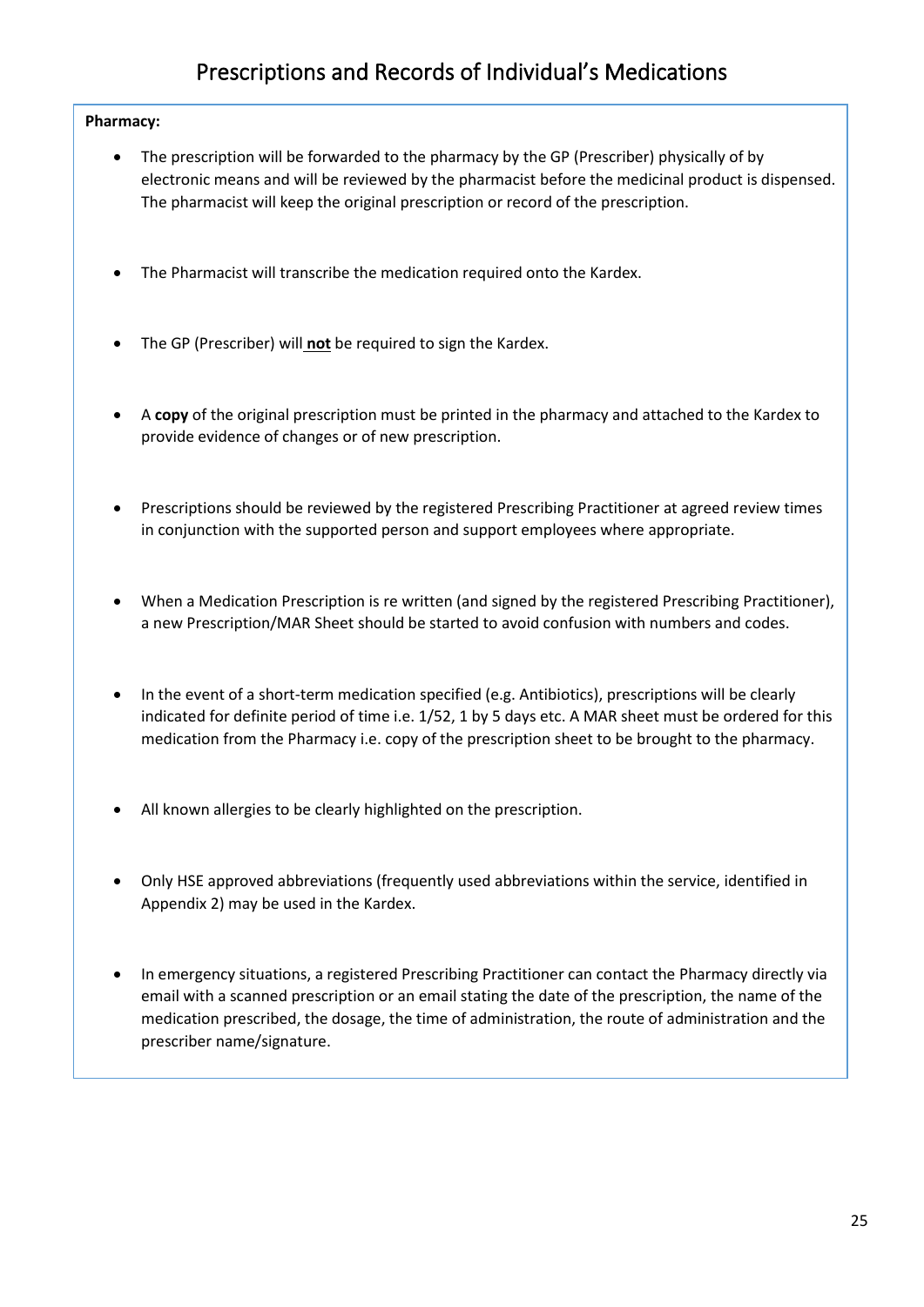# <span id="page-25-0"></span>Emergency Procedure for obtaining prescribed medicines from Medical Practitioners (GPs) over the phone.

#### This procedure only relates specifically to emergency situations where availability and access to the GPs is limited to phone contact.

Where the GP is available to do so, he will write the change of medication onto the Cardex, this should be clear and legible and in black pen

SPC recognises and ensures that safety is the overriding principle in accepting verbal or telephone orders. Verbal and telephone instructions have higher potential for errors as these orders can be misheard, misinterpreted and/or mis-transcribed.

The authorised person (medication trained) /nurse should seek advice from the Emergency governance/ Senior person on duty, fully outlining the emergency and why it is the best course of action for the person supported.

The authorised person/nurse can take instruction on a prescription by way of phone call. There must be a second person to hear and clarify the order with the authorised prescriber (ie GP, Dentist, Nurse prescriber) by repeating back the prescription to the prescriber.

The authorized prescriber identifies themselves and specifies the supported person's name and communicates the order.

When taking details of a prescription over the phone the authorised person/nurse must read back to the authorised prescriber the following prescribing instruction:

- The justification and rationale for accepting a verbal or telephone medication order.
- The supported person's name and DOB
- Drug name and spelling of the drug to avoid an error due to sound alike drugs.
- Dosage, pronouncing it in single digits (e.g. 15mg should be read as one five)
- Frequency (e.g. three times daily, not TID)
- Route of administration
- The indication (why it is required) for the medication to assist in avoiding errors.
- Questions the authorized prescriber if there is any uncertainty regarding the order.
- The authorised person/nurse should keep a written record of this discussion on the 'Over the Phone prescription Record Sheet'**(see Over the Phone Prescription Record Sheet- in supporting documentation)**
- The authorised prescriber should then confirm this information
- **Generic drug names should be used when drug orders are given**
- **Abbreviations should be avoided when an order is given or received**
- The GP must forward the signed prescription to the pharmacy, either physically or by electronic means. (some medications will require the physical prescription only i.e. controlled drugs). This must be agreed with the GP and entered on over the phone record sheet).
- The 'over the Phone Record Sheet' should be kept with the supported persons Kardex.
- A copy of the original prescription should be kept with the supported persons Kardex.
- In addition, where a Doctor orders a change to a supported person's regular medicines, the doctor must also communicate the change to the Pharmacy either by prescription or by other electronic means (fax, healthmail, phone or text).
- The pharmacy will update the Kardex to reflect the change and produce a new Mar sheet, and make changes to medicines as appropriate and reprint labels with new instructions as per the Doctor's new directions.

 $-\frac{1}{2}$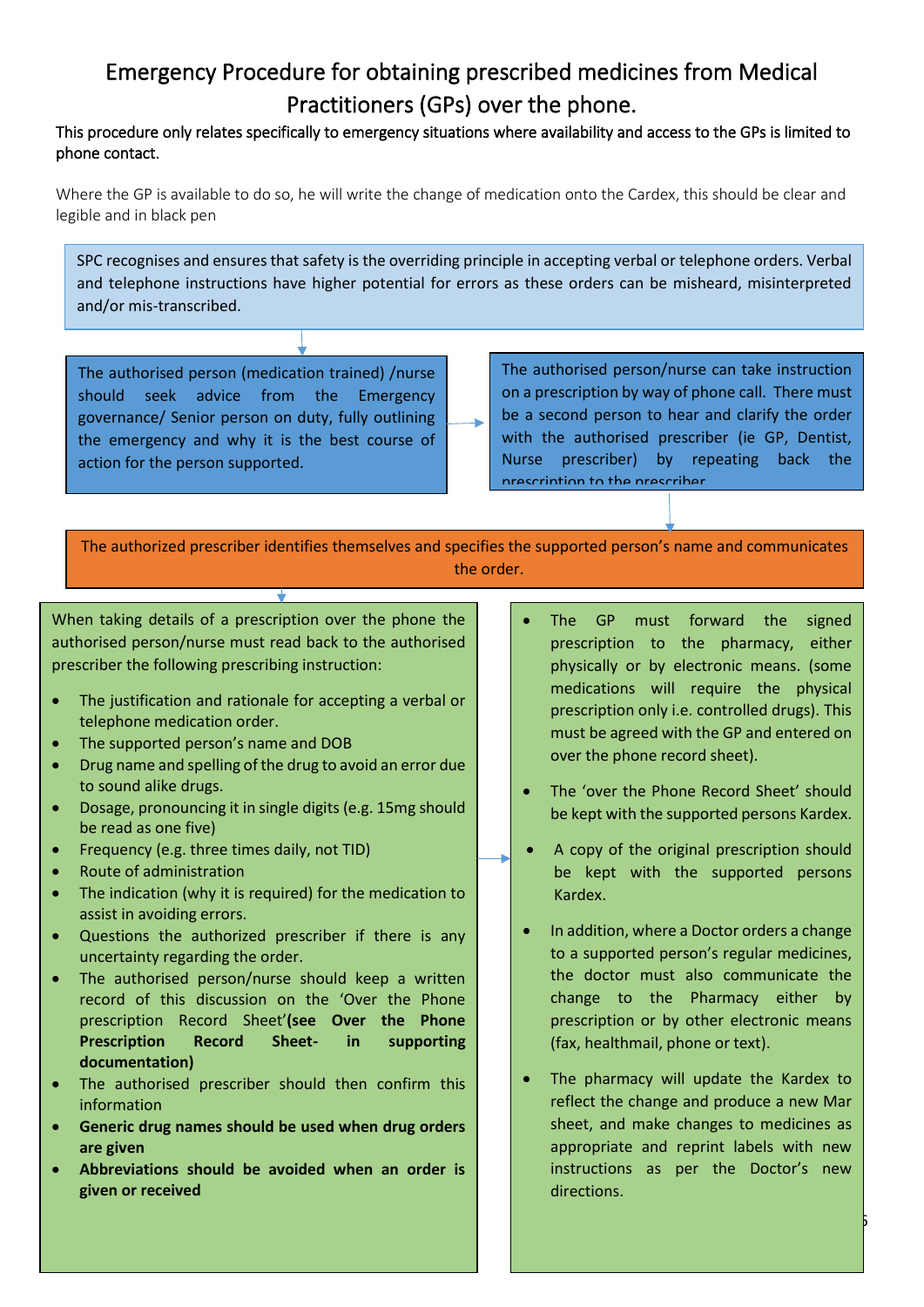# Covert Administration of Medication:

- <span id="page-26-0"></span>• Crushing Medications and mixing Medications with food or drink to make it more palatable or easier to swallow does not constitute covert administration if the individual has been made aware.
- In the absence of consent, covert administration or disguising medication in food or drink may be regarded as deception, as the individual may not be aware that they are getting medication, when in fact they are.
- The individual who consumes the food or drink does not always know that medication has been hidden in it. Disguising medication in food or drink should not be a routine practice, whether it is with or without the consent of the individual.
- It is recommended that medication will not be given covertly unless clearly agreed by the Multidisciplinary Team.

A **decision to administer medication covertly** should only be taken when the following criteria has been reached: • Conventional administration methods have been unsuccessful. That different form of the medication are offered e.g. Liquid. The individual prescribed the medication cannot or will not give consent.

> It is felt that, in the best interest of the individual, covert administration of medication is necessary.

How do you determine in the best interest of the person

A circle of support meeting should be held with the individual and the following people should be invited to attend:

It is essential that, at this meeting, consideration is given to the individual's capacity to give consent to the treatment and to their best interests following  $\mathcal{A}$  in put and consideration.  $\mathcal{A}$ 

- The person supported family/advocate.
- Appropriate relevant members of the multidisciplinary team,
- Registered Prescribing Practitioner and or GP
- Individual's keyworker, Team leader/PIC and CSM.

A clear written record must be kept in the individual's notes, which must also include:

- Record of the decision reached
- A description of the procedure for the covert administration of the relevant medication.
- It is recommended that a review date is noted.
- The plan to administer medication covertly is signed by those involved in the decision making process.
- The length of time before reviewing this practice will depend on the initial reason for deciding upon the covert administration of medication.
- It is recommended that if the individual is acutely unwell and rendered unable to give consent by their current condition, then the review should be done as required to reflect the changing nature of the individual's health.
- If the individual is unable to consent by virtue of a permanent condition then the review will be required less regularly and a 3-6 monthly reviews may be adequate. A written record must be kept of the review and the decisions reached.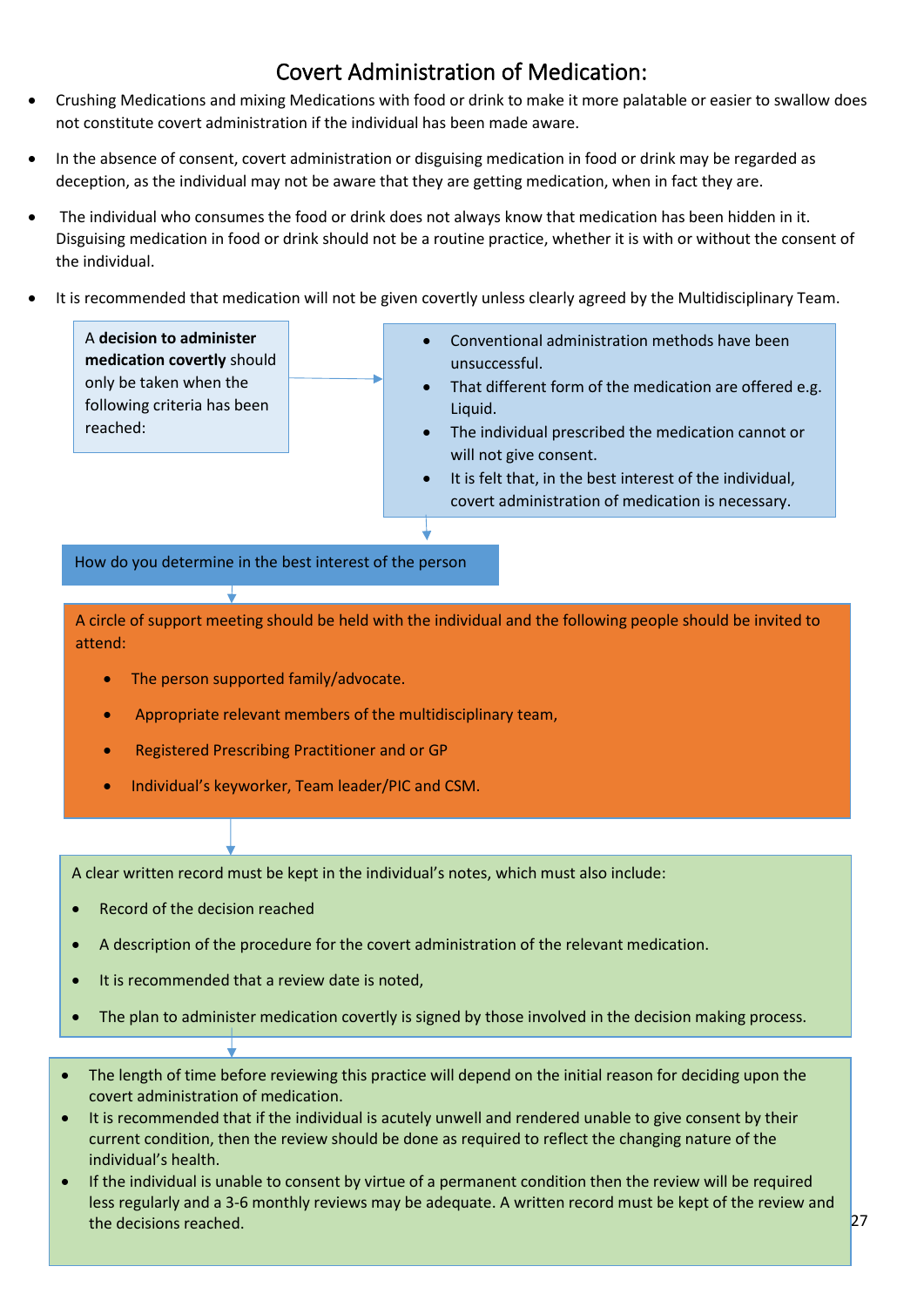# Medication Monitoring and reviews

- Medication review is an essential component of medication management. It should be undertaken in a proactive and planned manner by the interdisciplinary team. A structured approach to medication review should be implemented and continuously evaluated, decision made to continue, change or discontinue medication.
- The medication review should take place in line with the relevant legislation or more frequently where there is a significant change in the individual's care, medication or condition. A full medication review of both regular and PRN should take place every six months and should involve the individual, his or her representative as appropriate, registered Prescribing Practitioner, pharmacist, nursing staff and other relevant members of the health and social care team where possible.
- The medication review will involve reviewing all prescribed, over-the-counter and complementary medications used by the person. The person's medication adherence, side-effects, adverse drug events and monitoring test results form part of the review.
- The medication review will be documented in the person's medical notes detailing changes that have been made or that no changes have been made. Prescription and administration records should be updated following such reviews to reflect any changes that have been made. All relevant changes to medication following the review are clearly documented and a note is also made if no changes are to be made.
- HIQA (2015) recommends that more attentions should be paid to the following:
	- $\triangleright$  Antipsychotic medication
	- ➢ Sedative Medicines
	- $\triangleright$  Medicines for the management of depression
	- $\triangleright$  Antiepileptic medicines
	- $\triangleright$  Analgesia or pain medicines
	- $\blacktriangleright$  Laxatives and treatments for constipation
	- $\triangleright$  Anticoagulant and anti-platelet medicines
	- $\triangleright$  Antimicrobial medicines
	- ➢ Diuretic Medicines
	- ➢ Influenza and pneumococcal vaccines
	- $\triangleright$  Non Steroidal anti-inflammatory drugs
	- $\triangleright$  Drugs with drug-nutrient interactions

### Transcribing of Medications

- Transcribing is an act by which medicinal products and instructions are written from one form of direction to another. It is recognised that transcribing of any clinical information is a high risk activity and there are serious risks of inadvertent mistakes in transcription, omissions or duplication of Medications
- Best practice indicates that the responsibility for documenting the prescription or Medications order is with the registered Prescribing Practitioner to prevent the possibility of error by another individual.
- The decision to transcribe a prescription should only be made in the best interests of the people. NMBI agus Cnáimhseachais has issued guidance to nurses and midwives in relation to transcription and stated that a nurse or midwife who transcribes is professionally accountable for his or her decision to transcribe and the accuracy of the transcription.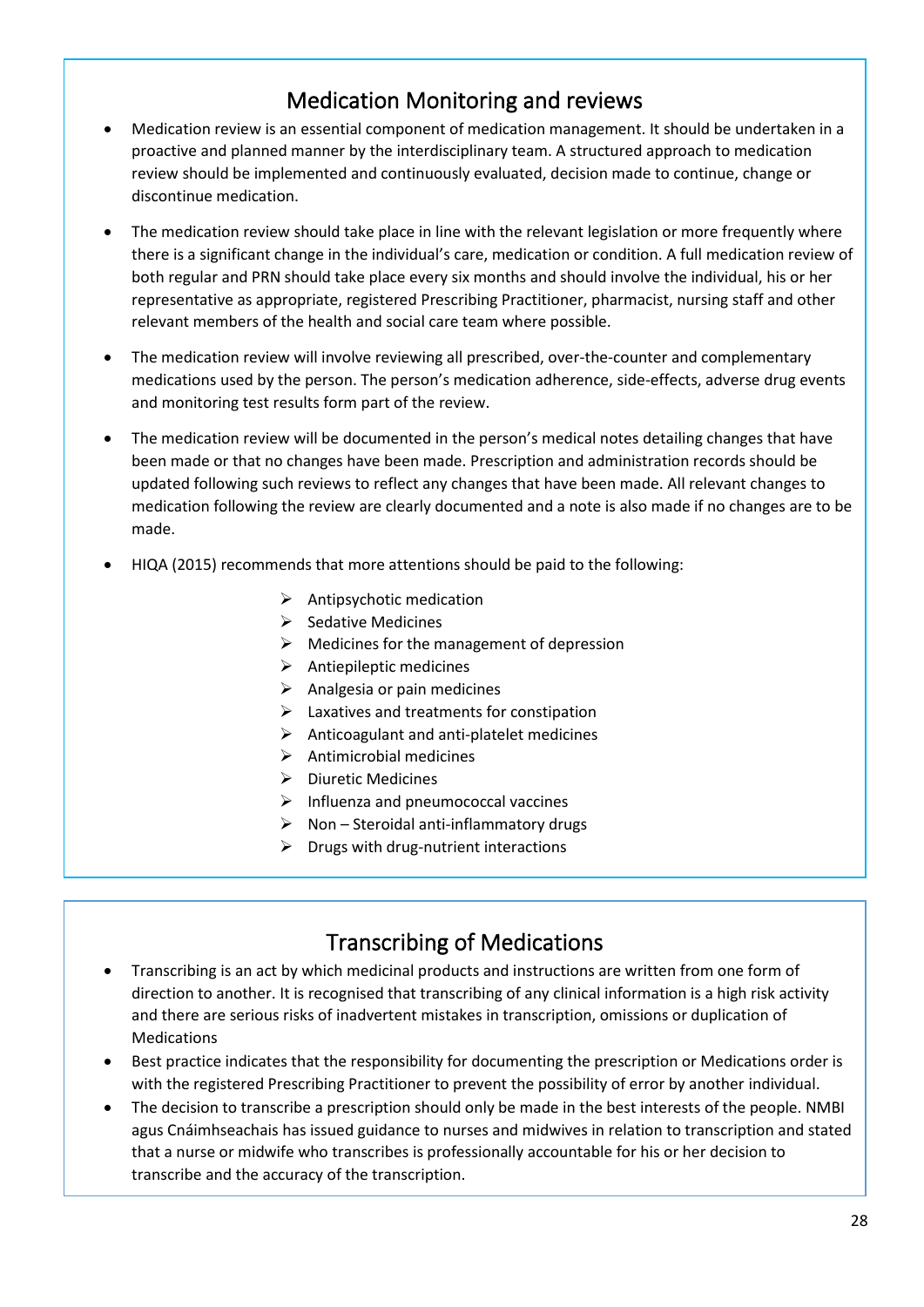# <span id="page-28-0"></span>Section 5:

Non Prescriptive Medications-OTC (Over the Counter Medications)

Non- Regular Medication (P.R.N)

Sedative Medications (Pre-Med) Prior to Procedure

Controlled Drugs

Guidelines of the administration of Oxygen (O2)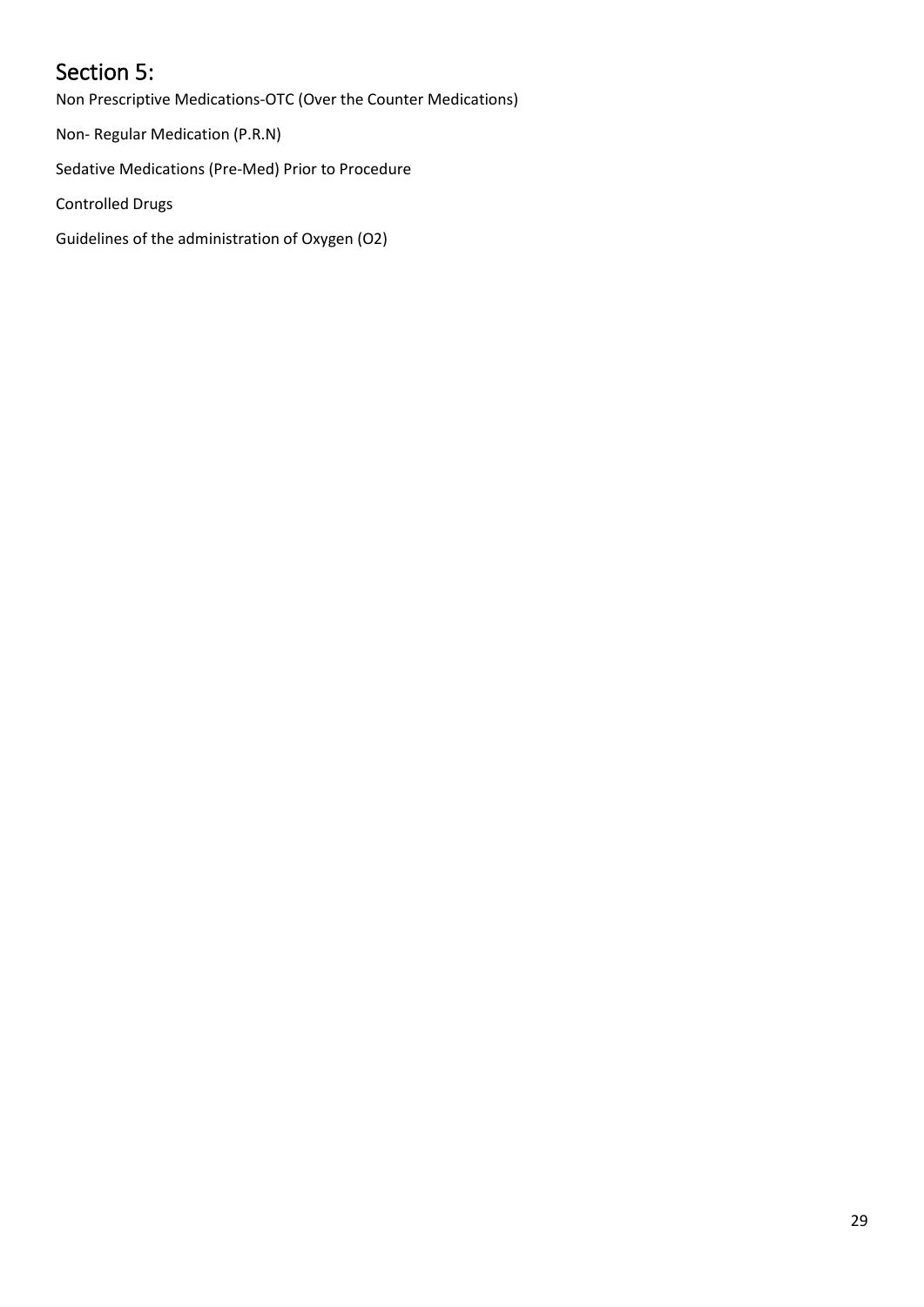# Non Prescriptive Medications-OTC (Over the Counter Medications)

- St Patrick's Centre (Kilkenny) aims to facilitate a supported person's requests for over-the-counter medication. However, in the interests of the person's safety, all access to over-the-counter medication should be obtained on foot of a written prescription.
- All medication supplied or administered to a supported person must be prescribed by a registered Prescribing Practitioner.

## Non- Regular Medication (P.R.N)

complete Administration of Non-Prescribed Medication Authorisation form.

- The prescription should state: circumstances, interval, and maximum dose in 24 hours, review date. PRN medication is only given for the indicated reason.
- PRN medication must be supplied in the original box rather than a monitored dosage system. In the event the pharmacist dispenses medication in alternative packaging, this packaging must be clearly labelled with the pharmacy label. It must also clearly indicate the expiry date.
- The decision to administer is taken by the authorized staff member based specifically on the person supported request or on their clinical need as indicated in their PRN Protocol. Authorised staff will contact senior cover personnel, Designated personnel (TL/CSM/ Emergency governance person) regarding decision to administer PRN medication. Designated personnel does not make the clinic decision to administer medication but are a second person to ensure that the right procedure is followed.
- CSM's (If not a nurse) may also advise on administration of PRN medication if they feel competent to do so or will redirect staff member to a nurse for advice if they feel this is necessary.
- PRN medication must only be offered or given at the times listed on the medication administration record. As it is for occasional use, the person should be offered the medication at the times they are experiencing the symptoms, either by them telling their support staff or by staff identifying the person's need as outlined in the PRN protocol. The exact time the medication was given and the amount given must be recorded on the medication administration record.
- The PRN Protocol must have the correct information to inform the employee what the medication is for and to enable them to make an assessment on whether the person requires the medication.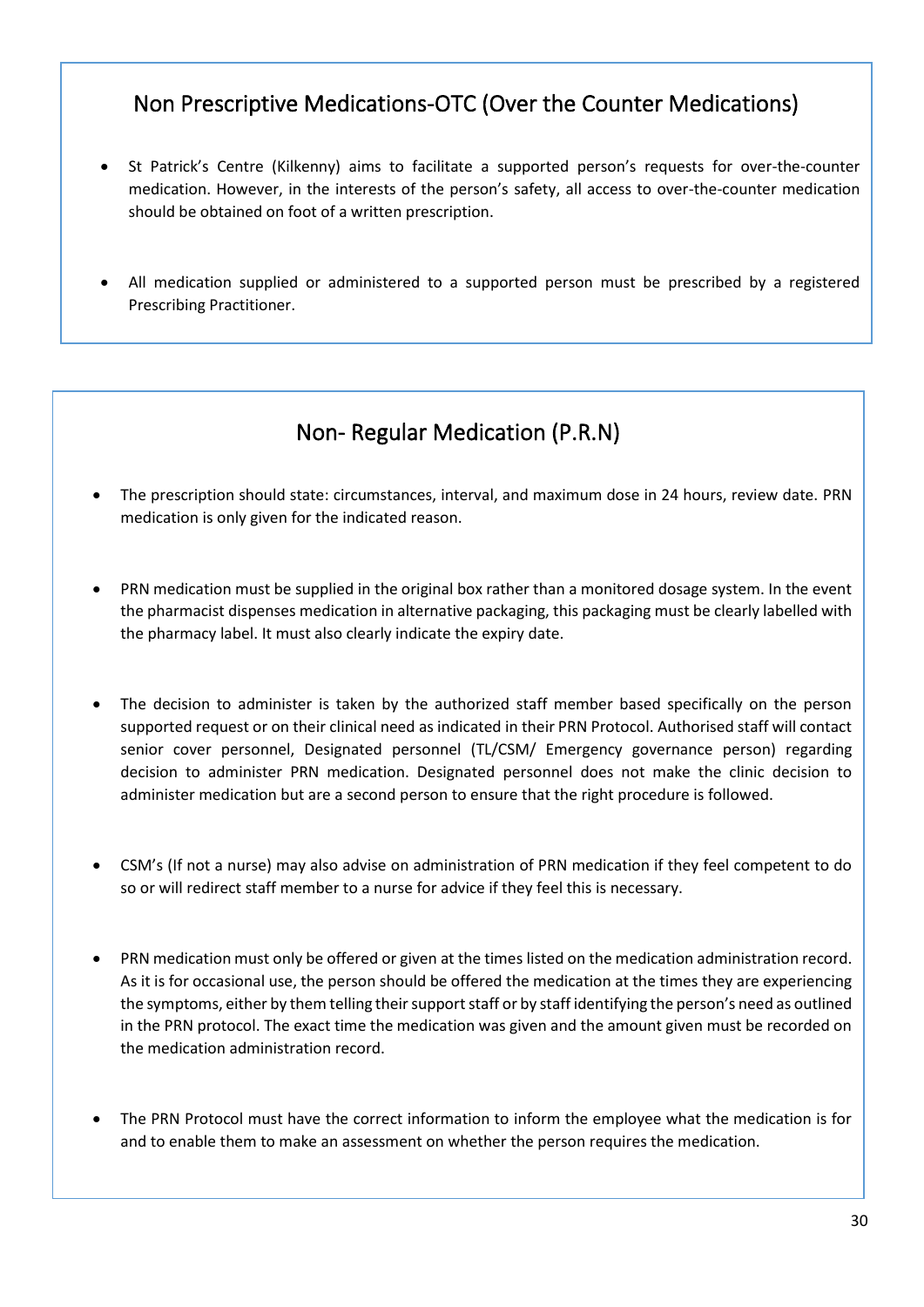- Restrictive practices include physical, mechanical, environmental or chemical restraint. Chemical restraint which is the use of medication to control or modify a person's behaviour when no medically identified condition is being treated, or where the treatment is not necessary for the condition, or the intended effect of the drug is to sedate the person for convenience or disciplinary purposes. An example of chemical restraint which is not acceptable in any designated Centre is: "Administering sedatives to a person who wanders during the night primarily for the convenience of staff'' (HIQA 2016) People we support may be prescribed Psychotropic Medications therapeutically by a Psychiatrist. When this medication is administered for the intended purpose, it is not deemed chemical restraint.
- P.R.N. Medication for these reasons should only be used as a last resort and it is expected that all possible alternative strategies are to be used to avoid the use of these prescribed medications. All persons prescribed such Medications must have a corresponding Behavioral Support Plan that identifies all alternative strategies to be implemented, prior to the dispensing and administrating of such medications. These strategies must be documented on the individual's PRN Protocol.
- PRN medication are reviewed at six monthly intervals, in order to maintain the effectiveness of the medications for the person and safe guard their quality of life. Additional supports can be requested from relevant members of the MDT. PRN protocol are reviewed yearly or soon if there is a change in the indications of why it is prescribed.
- All PRN documentation is recorded on pink paper to distinguish it from other medications.

# Sedative Medications (Pre-Med) Prior to Procedure

- The requirement for a sedative Medication (Pre-Med) for a person, prior to procedure, is assessed by Team Leader and support staff and a Risk Assessment is completed, outlining the justification for same, e.g. in order to support the person and to reduce their anxiety. This information is then discussed with the registered Prescribing Practitioner.
- Pre-Med Medications are prescribed by the registered Prescribing Practitioner as a STAT dose (for immediate use) and details are clearly written on the Kardex, including the circumstances in which to administer the Medications. The Nurse / Authorised Person should monitor the individual as appropriate, post sedation, and during and after the procedure.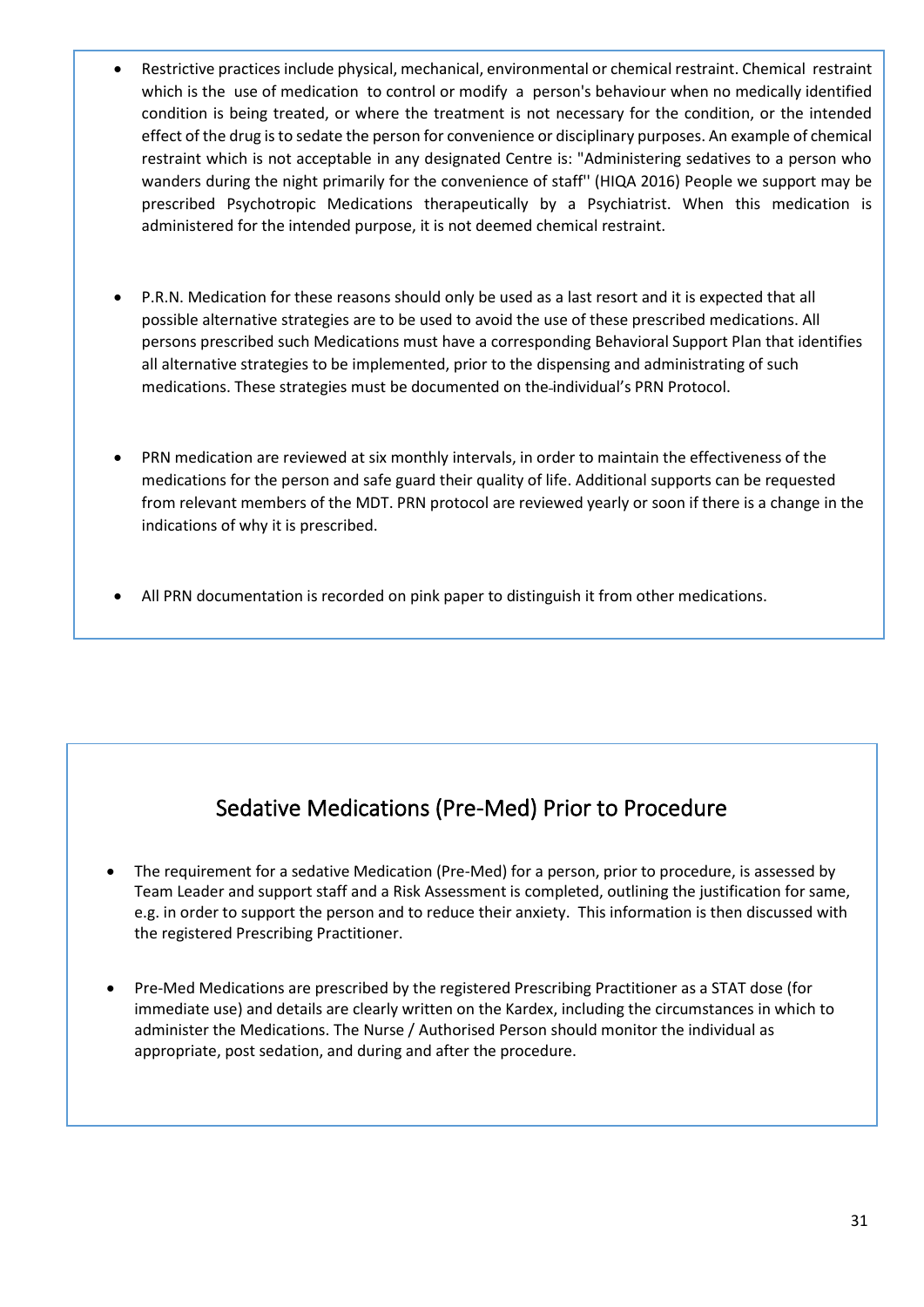# Controlled Drugs

- Controlled Drugs, as defined in the Misuse of Drugs (Amendment) Regulations 2007. Require additional precautions regarding their storage and administration as follows.
- Storage: Upon receipt of Controlled medication, the employee receiving them must immediately count the amount received. This amount received must be recorded then in the individual's Controlled Drugs Recording book (DDA or Dangerous Drugs Act book).
- Controlled drugs must be stored in a double-locked press/cabinet. The key to this press must be held by the senior staff on duty or must be securely locked away at all times.
- Where a direct handover occurs, from one employee to another, a count of the amounts of controlled drugs will be carried out by both employees who will both agree the amount and co-sign same.
- In situations where employees do not handover directly to another employee e.g. low support houses, a local protocol for auditing the amounts of controlled drugs, must be developed to ensure best and safe practice.
- Administration: Where possible, two employees must sign for the administration of the drug and for the amount remaining in stock.

Department.

Designated employees must complete training in

will be involved in developing this local protocol. administration of Oxygen. A list of employees trained in same is maintained by the PIC /Team Leader and Staff Training

Guidelines of the administration of Oxygen (O2)

Policies and procedures are continuously evaluated and objectively reviewed by St Patrick's Centre (Kilkenny) to ensure that medication management is continuously improved. Specific protocols should be in place including procedures on the management and administration of Oxygen.

All houses where Oxygen delivery systems are in use must adhere to safe storage of oxygen cylinders and weekly checks of cylinders to be completed; as well as additional supportive equipment on designated recording sheets – signed and dated.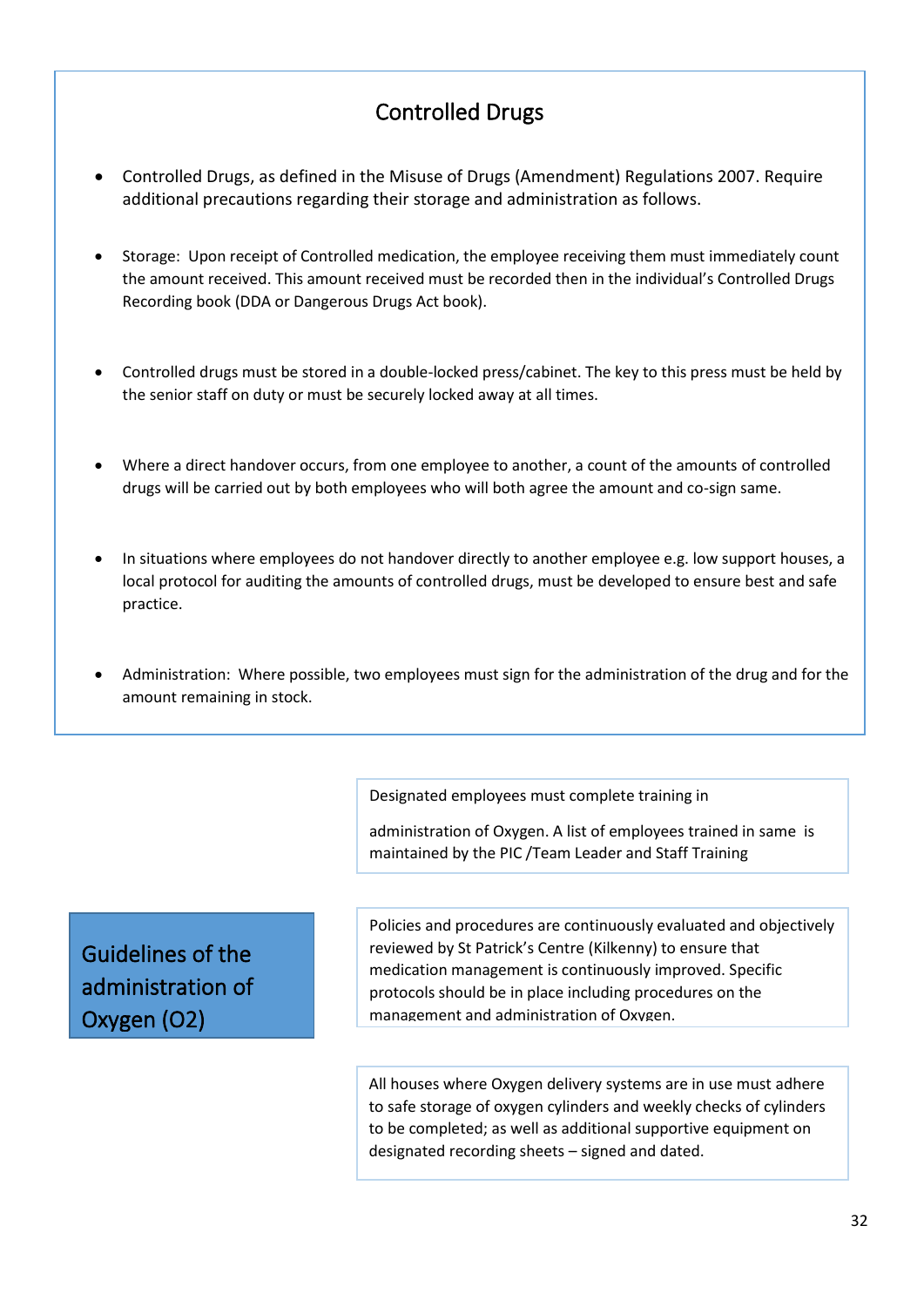# <span id="page-32-0"></span>Section 6:

Medications Errors/ Near Misses

Adverse Drug Reaction Reporting

Support a person with their medication while away from the person home:

Complimentary Medications

High Alert Medicines

Medication administration via enteral feeding tubes (PEG) and Nasogastric Tube (NG)

Transdermal Patch Application /Disposal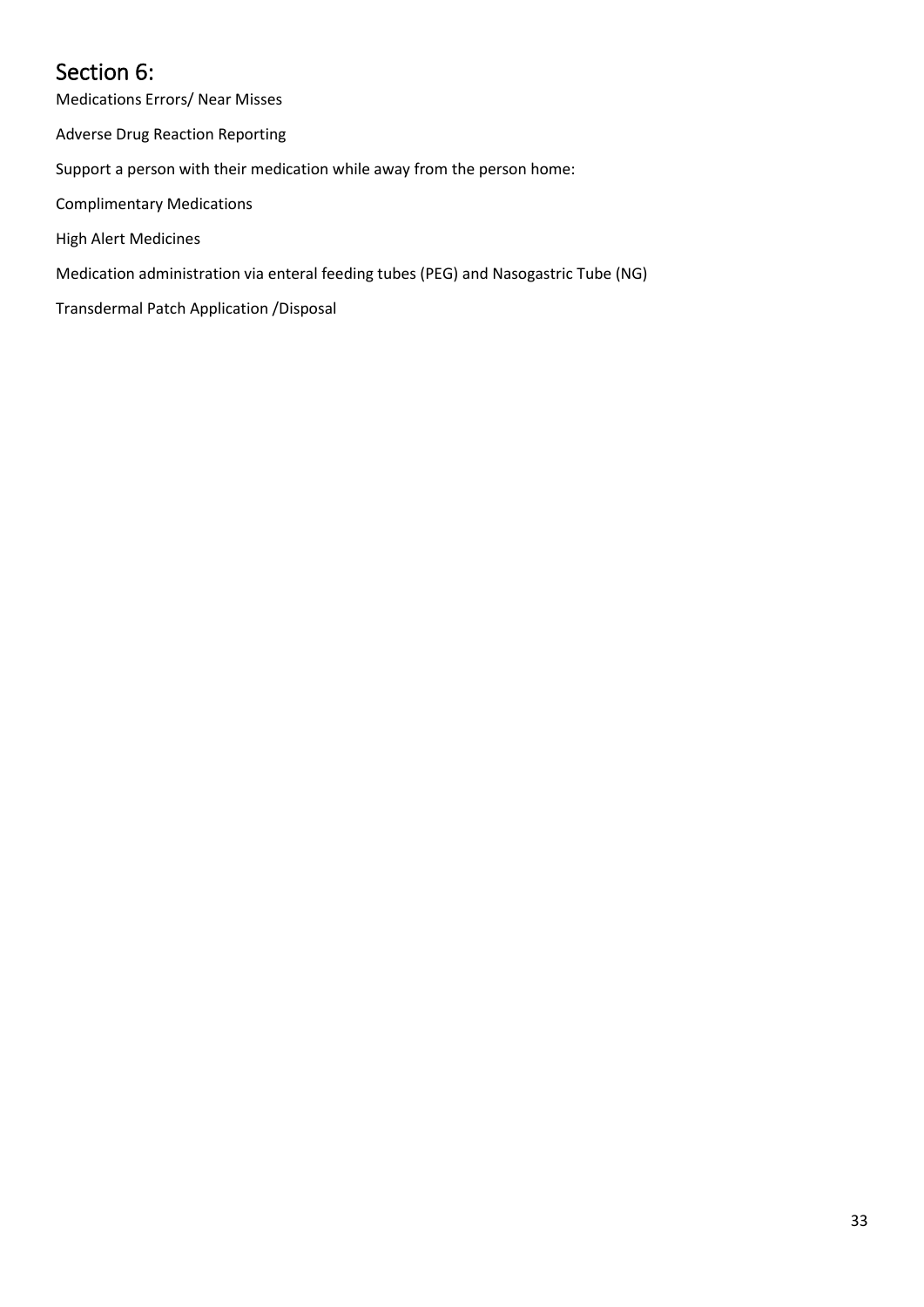### Medications Errors/ Near Misses

- Medication error is the most common type of error affecting the supported person's safety and is the most common single preventable cause of adverse events. Medication errors and near miss events should be viewed as opportunities to assess practices, identify what went wrong, learn from mistakes and institute changes to the medication system.
- All medication error or near misses are recorded on DMS. The DMS system medication error requires a severity rating to be allocated to the error. Guide to choosing the Severity Rating:
- 1. Not signed for, Signature errors, missed signatures, failure to record, dropped medication on floor.
- 2. Stock discrepancies.
- 3. Medication not administered/ medications administered late.
- 4. Wrong medication administered, incorrect person medicated with someone else's medication.
- 5. Medication missing from the medication press/over administration of medication/more than one administration of medications missed



- The family of the individual concerned must be contacted and informed of the situation should the severity rating be 4 or above, and advised of any action that may have be need to take. It is the responsibility of the PIC /Team Leader, to follow up with the individual employee who made the error to discuss and ascertain if further action is required. This may include complete a further practical assessment; attend further training or extra supervision and support.
- The Team Lead will carry out/delegate a Quarterly audit of the medication system in order to minimize recurrence. These audits will be kept in the audit folder on the computer or in the house folders review.
- A "near miss" event or situation may happen with medications, where the error does not reach the individual and no injury results (e.g. incorrect dosage is prescribed but is recognised and adjusted before the medication is administered) this still needs to be reported and used as a learning opportunity.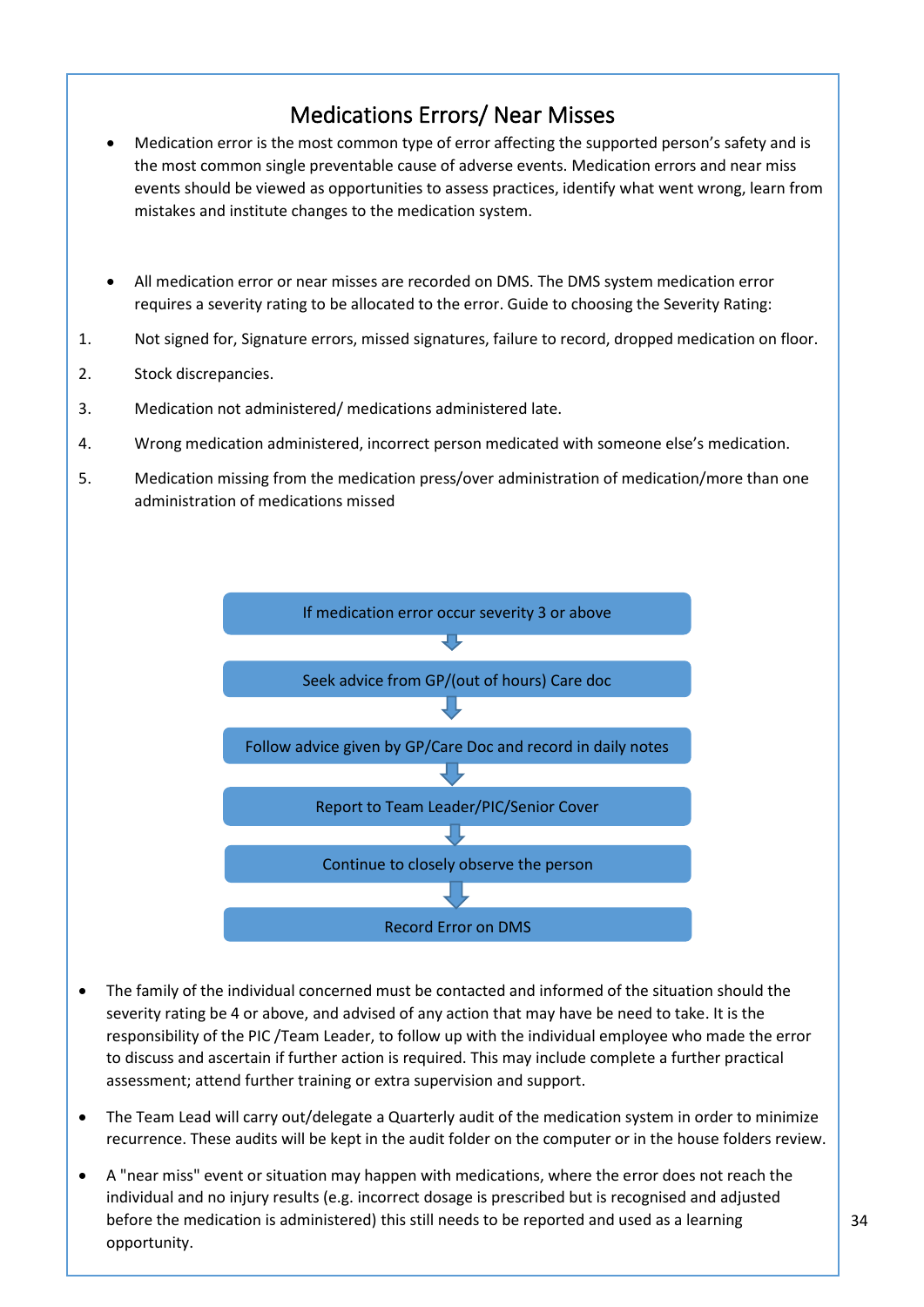# Adverse Drug Reaction Reporting

- Although prescription drugs must meet certain safety standards before they are approved for the market, unexpected adverse drug events (ADEs) can occur after a drug is used in a larger population over a longer period of time. Reporting of ADEs in the residential care setting is thus a vital component of drug safety.
- Health and Social care professionals should be aware of the indications for the medication's intended use for the person and have knowledge of the desired effect and potential undesirable effects of those Medications.
- A serious reaction is defined as one which is fatal, life threatening, results in persistent or significant disability or incapacity, and results in or prolongs hospitalization.
- To maximise the value of the adverse drug reactions reporting system in ensuring drug safety, prescriber vigilance is essential. The possibility of adverse reactions must continually be borne in mind.
- If suspected, all adverse drug reaction reporting should be reported by the PIC/Team Leader firstly to the person's registered Prescribing Practitioner and the IMB using the Adverse Reactions Form available from Pharmacies or G.P. surgery or the Health Products Regulatory Authority (HPRA) at this website address [www.hpra.ie](https://www.hpra.ie/)

their everyday care of the supported person, Nurses, Authorised employees and the team are in the team are in<br>The team are in the team are in the team are in the team are in the team are in the team are in the team are i

• A copy of the completed form should be held on file and an incident form sent to the CSM.

their medication  $\|\cdot\|$ while away from the  $\parallel$   $\parallel$   $\bullet$  A detailed indiv Support a person with person home:

5.1.1.

- $\bullet$  SPC aim to facilitate all the people supported with receiving their port a person with possible reason without issue. medication while away from their home as part of their personal plan partaking in supported employment, social outing or another
	- A detailed individualized SOP will need to be developed with all the details to ensure the person receives their prescribed medication in a safe and timely manner. A generic SOP on supporting a person with medication while away from the home can be located on the Q drive. This can be individualised to each persons need.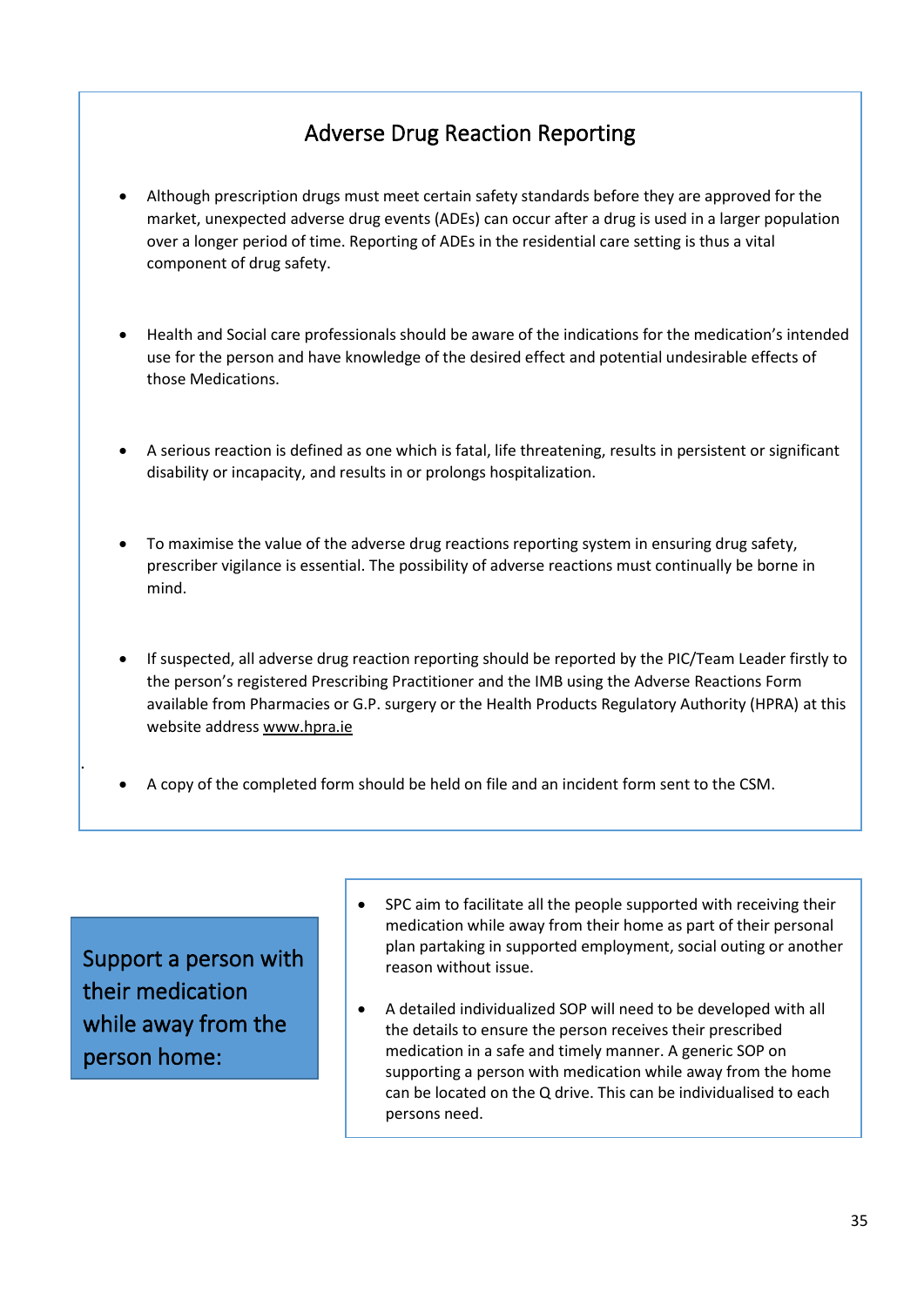# Complimentary Medications

- There is a growing recognition that alternative/complementary medications have a role to play in services for people with intellectual disabilities. It is essential however; that consultation occurs with the relevant registered Prescribing Practitioner prior to commencing any alternative/complementary medication, in case of any contraindications or potential harm.
- Advice regarding the use of all complementary/alternative therapies must be gained from the relevant professionally qualified and registered complementary therapy practitioner.
- Complementary therapies include but are not limited to, acupressure acupuncture, aromatherapy, herbalism, homeopathy, massage therapy, reflexology and yoga' (N.M.B.I.2015).
- Prior to the commencement of any therapy, consultation must take place with the PIC/Team Leader, and the relevant registered Prescribing Practitioner. Minutes or notes form these consultation must be kept on record.

#### High Alert Medicines:

- High Alert medicines are medicines that contain a heightened risk of causing significant harm to an individual when used in error. Although mistakes may or may not be more common with these medicines, the consequences of an error are more devastating to individuals (ISMP, 2017)
- HIQA (2015) Service providers will have clear policies and procedures in place for high-alert medicines. They mention insulin, digoxin, and methotrexate and state this is not an exhaustive list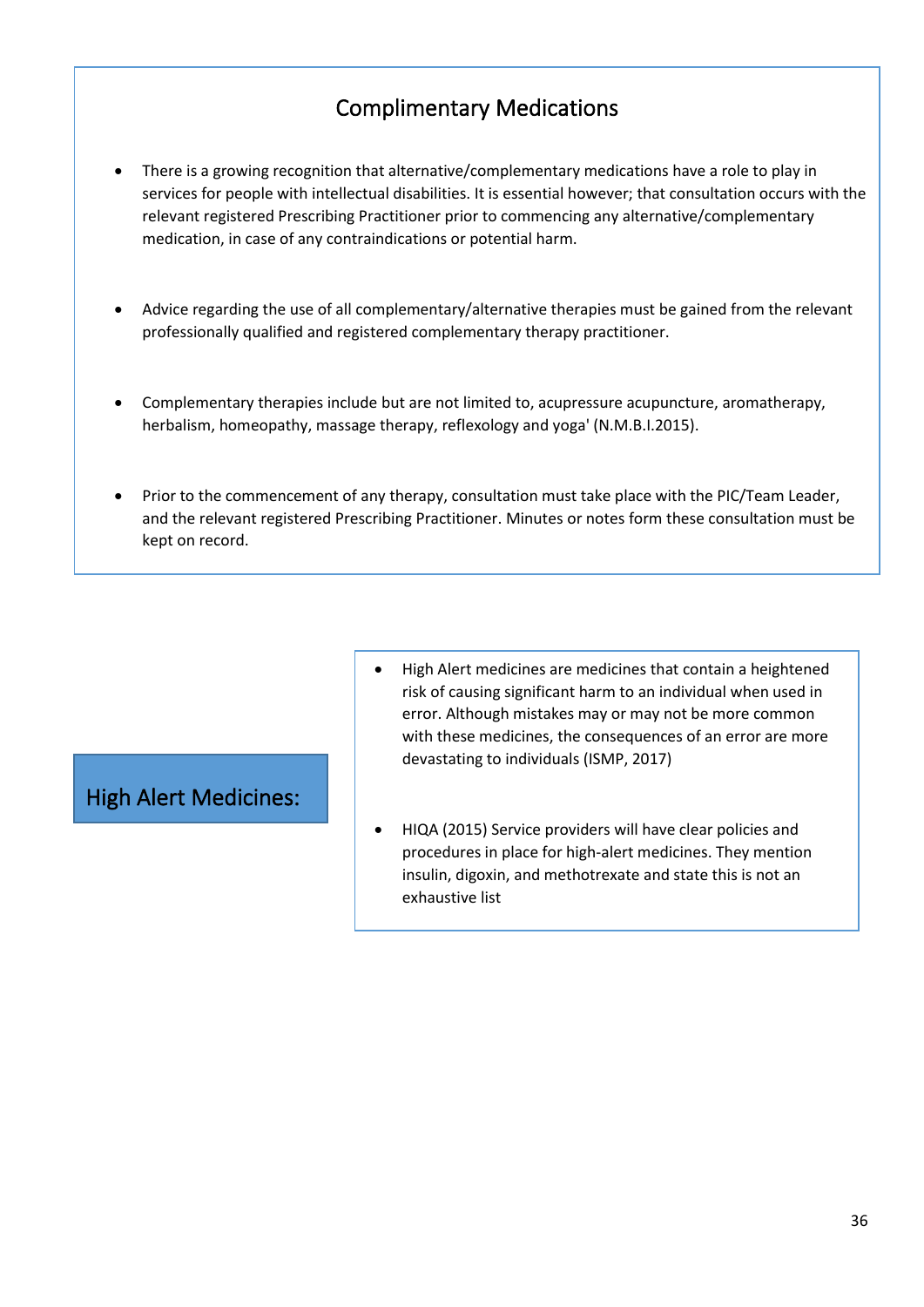# Medication administration via enteral feeding tubes (PEG) and Nasogastric Tube (NG)

- Medications can be administered via the PEG / NG once they have been prescribed by the persons registered Prescribing Practitioner.
- Medication can be administered via enteral feeding tubes PEG and NG by staff and those who have completed the relevant training to administer medication via enteral feeding tubes(PEG and NG) Training should be provided by a suitably competent healthcare professional with the appropriate clinical and educational training.
- Training should be supplemented by competency assessment and refresher training completed at appropriate intervals, in line with peoples' changing needs. (HIQA 2015). A robust Eternal Feeding Policy and Standard Operating Procedure (SOP) is in place to support authorised staff in the administration of medication via PEG. Registered Nurses only administer medication via NG tube.
- Any person, who may require enteral feeding is severely compromised, and it is of paramount importance that suitably competent professionals maintain the patency of the enteral feeding tubes, at all times. Where the oral route of drug administration is not feasible, the interdisciplinary team should consider all other methods, i.e. rectal, transdermal, before making the decision to use the enteral feeding tube.
- If prescribed Medications are to realise their therapeutic potential, professionals need to focus on the details of drug administration when administering via the enteral feeding tube. A specific registered Prescribing Practitioner's order is required for the administration of any drug via a feeding tube: a specific direction is also required for any tablets that must be crushed.

# Transdermal Patch Application /Disposal

- It is always preferable that medication is prescribed for oral use. However, situations may arise where other routes of administration are required. Transdermal patches may be a useful alternative for people, where the clinical condition prohibits the oral route e.g. dysphagia or uncontrolled nausea and vomiting. Patches may also be considered where adverse side-effects have been encountered with oral medication, where there are compliance issues, or where it is more convenient and comfortable for the person.
- Due to the delayed onset of action, patches should not be used to treat acute symptoms. Since there are significant physiological skin changes associated with ageing, transdermal patches should only be prescribed for the older person following a comprehensive review and on a case-by-case basis.
- Please ensure that when applying a new patch that the old patch has been removed and disposed of (This can be done by folding the patch and placing in the clinical waste bin or return to pharmacy box.)
- Check the transdermal patch against the prescription sheet of the medication administration record to ascertain the following: name of medication, dose, date and time of administration, route and method of administration, signature of the prescriber
- Transdermal patches should not be written (dates put on) this information should be documented in the supported persons MAR sheet as with all other medications. The intervals between reapplication of medication should prescribed and documented by the prescribing doctor.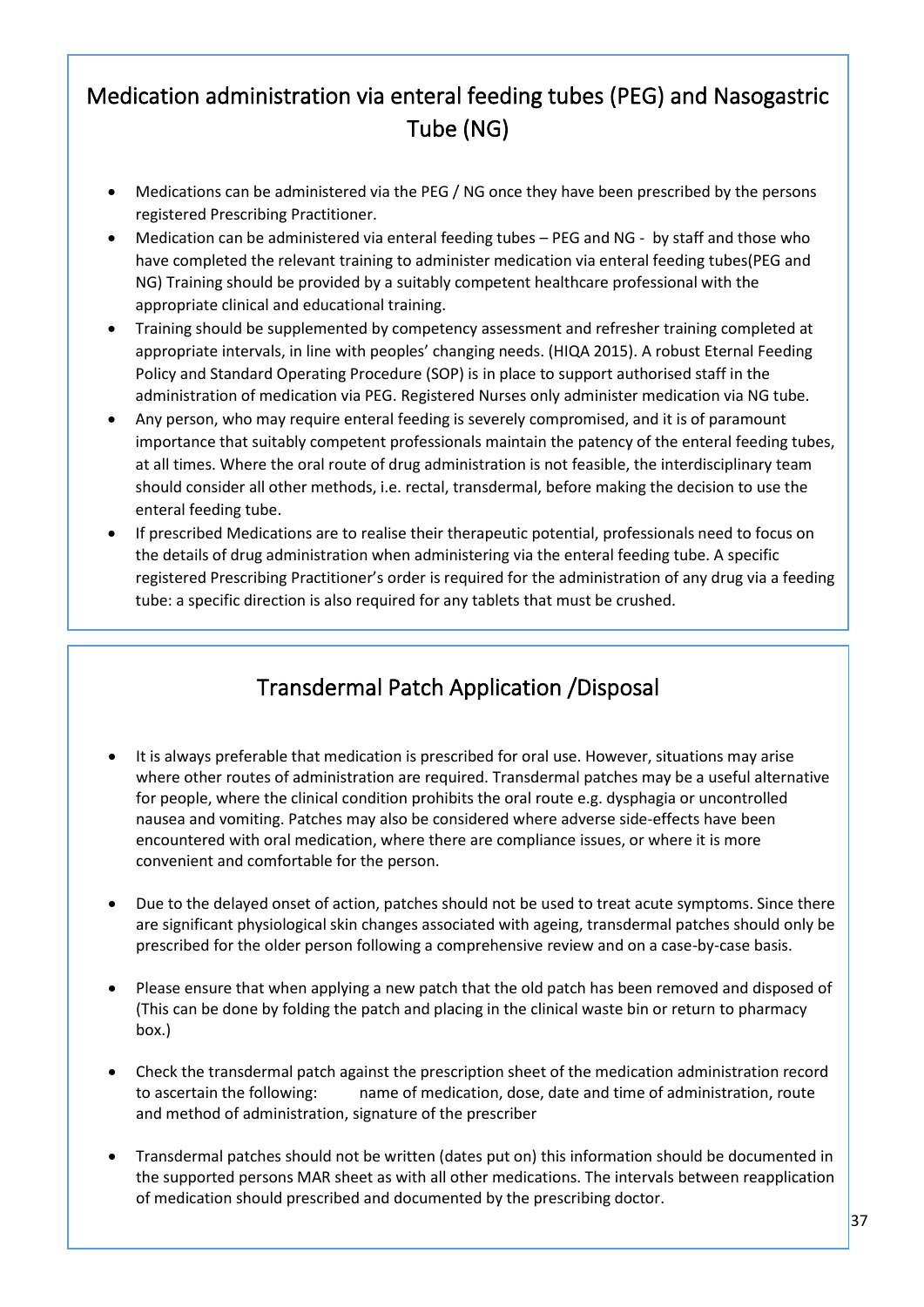### <span id="page-37-0"></span>Section 7:

Oral Nutritional Supplements (ONS): Medication Reconciliation Delivery/Collection & Storage of Prescribed Medications Storage of Medications Out of Date and disposal of Medications Policy for the Disposal of Sharps Needle-stick Injury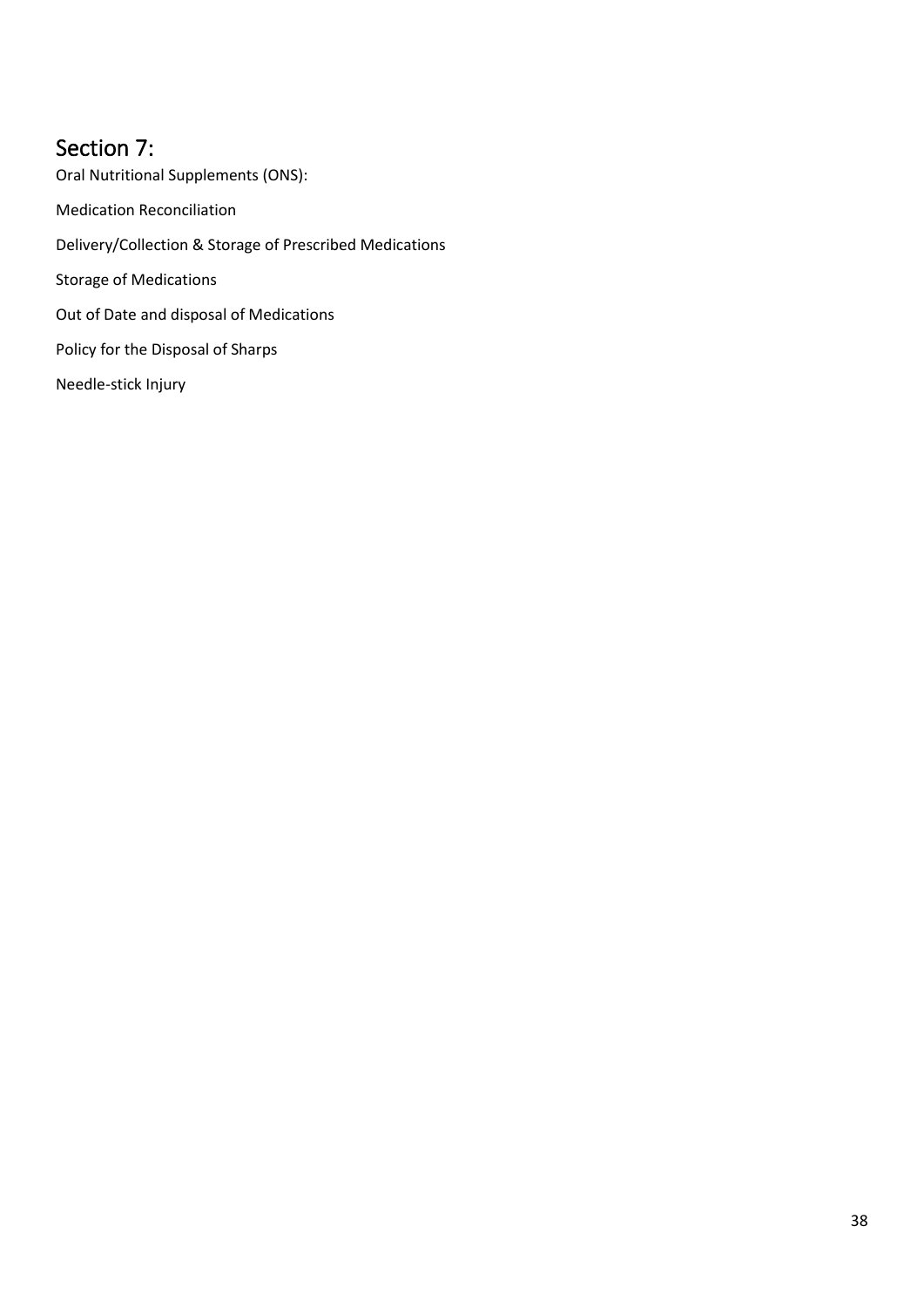# Oral Nutritional Supplements (ONS):

#### • These are commercially produced products for the purpose of providing extra nutrition to meet the individual's nutritional requirements and/or supplement their present nutritional intake. In some instances, nutritional supplements may be the sole source of nutrition.

- Oral Nutritional Supplements are prescribed by the dietician on an individual basis as a full /part component of the nutrition therapy.
- The ONS will be written up in the drug KARDEX/Regime Prescription by the registered Prescribing Practitioner. Staff must ensure that the recommended ONS is given as prescribed.

 $\sim$  Oral supplement must be store in a press or area designated for a press or area designated for a press or area designated for a press or area designated for a press or area designated for a press or area designated f

supplements separate from other food products.

- Medication reconciliation is a formal process of obtaining and verifying a complete and accurate list of each person's current medication and comparing the list to those in the person's record or Medications order. It includes names of medications, dosage, frequency and route, in order to identify any discrepancies and to ensure any changes are documented and communicated. This results in a complete and accurate list of medication.
- This reconciliation is done to avoid medication incidents such as omissions, duplications, incorrect dosing, or drug interactions. Medication reconciliation aims to provide peoples and professionals with the correct medication at all transitions in care, within and between health and social care services. Transitions in care include changes in setting, service, practitioner, or level of care.
- Medication reconciliation is considered complete when each medication that a person is taking has been actively continued, discontinued, held or modified at each point of transfer, and these details have been communicated to the next care provider (HIQA 2014).

Medication Reconciliation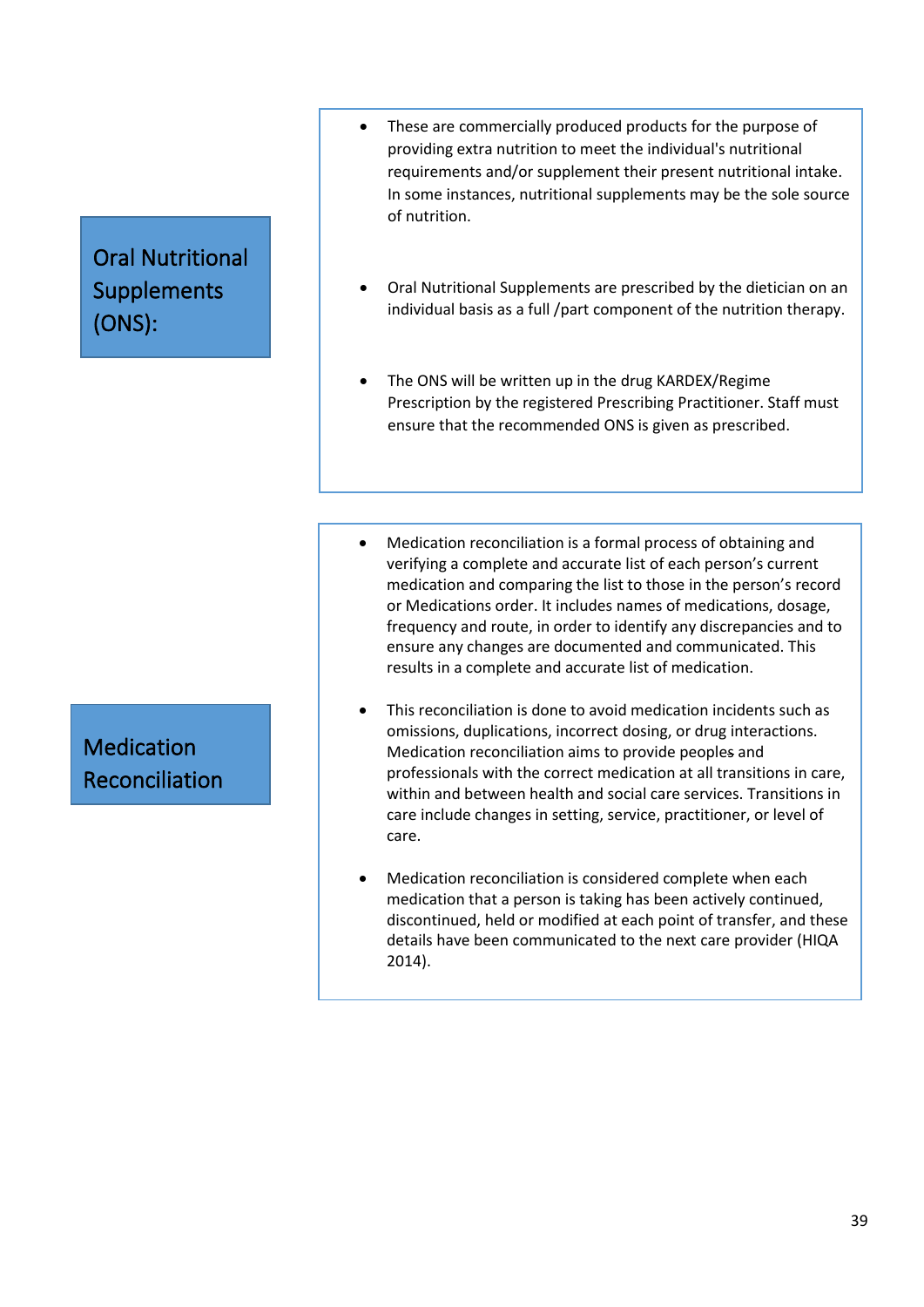# Delivery/Collection & Storage of Prescribed Medications

- All medication in St. Patrick's Centre (Kilkenny) services is dispensed by Community Pharmacies.
- Procedures must be in place for the ordering of medicinal products from the pharmacy and the immediate reporting and investigating of discrepancies in medication products stocks.
- Prescriptions are brought to the pharmacy by an authorised person or emailed by a named person in the Service.
- Dispensed medication (Venalink packs) and loose medication bottles and creams and tablets will be collected by an authorised person and should be secured until checked.
- All medication are to be signed for on collection and the name of the person collecting must be recorded.

### Storage of Medications

• On collection the authorised person must sign for receipt of the medication and check same with the

- Appropriate safe and secure storage should be provided for all Medications products. The place of storage should not exceed 25 degrees.
- Medication is stored in a locked press.

order form.

- As directed by the pharmacy some medication may need to be stored in a fridge.
- safe, with pin lock, in the person's house. The box is clearly labelled and locked at all times. • In the case of only one medication requiring refrigeration in a home, this medication can be stored in a small locked cash type box in the fridge. The temperature should be kept between 2-8 degrees (HIQA 2015). The keys of this should be attached to the medication keys in the designated medication key
- Temperature of the fridge must be recorded daily and documented on a recording chart.
- MDA scheduled controlled drugs will be stored in a separate locked press within the Locked press.
- Keys for the press are the responsibility of the authorised person and must be kept secured in a key box and the code only known by authorised staff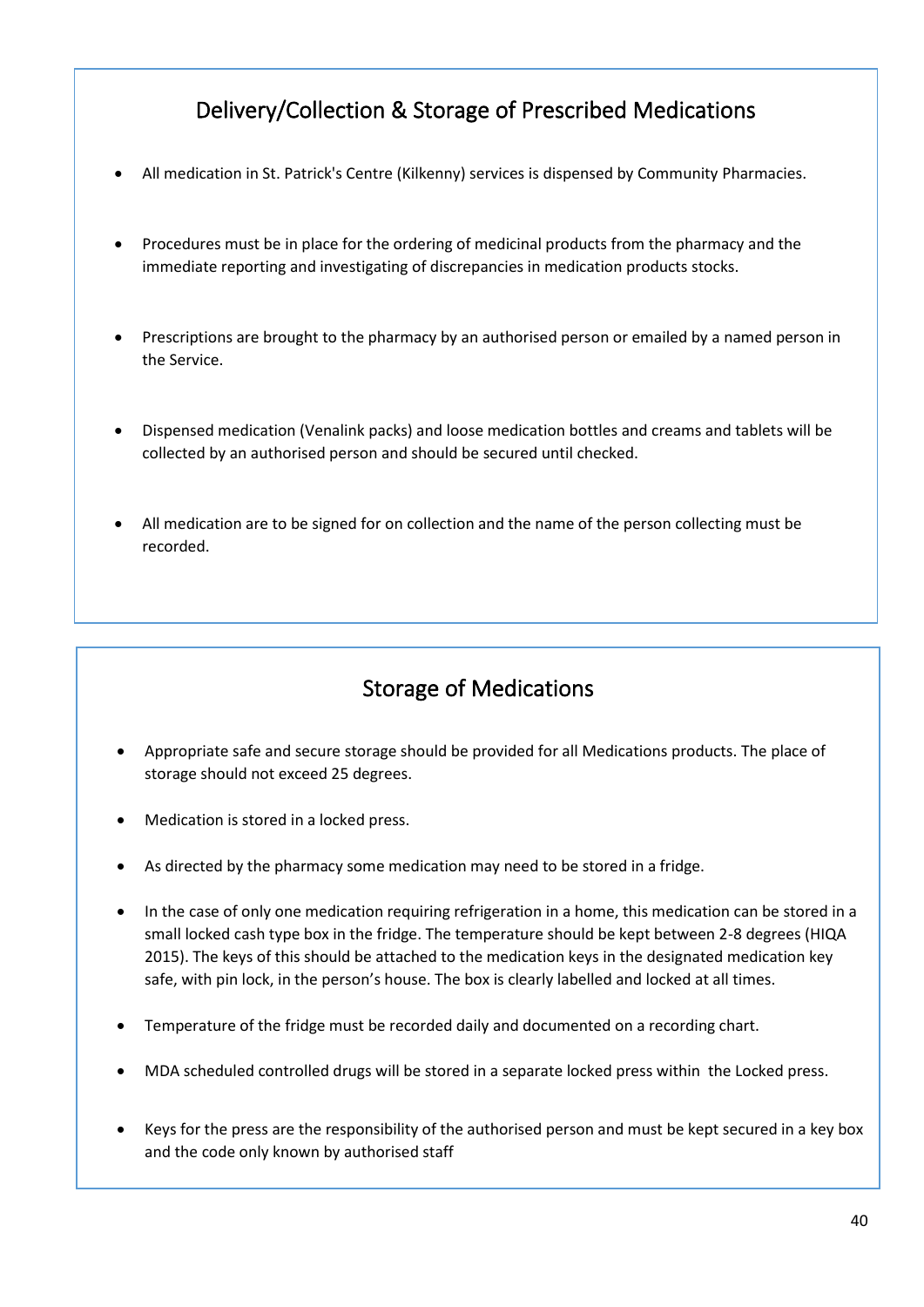- Weekly and Monthly stock of medications should be checked on a weekly basis and a record of this weekly check should be evident in the SPC Stock Check Book. It is important to check the storage area weekly for expired, damaged, or unused medicines and record the check.
- The expired stock, discontinued stock should be kept separate from other medicines, and are disposed of and not further used in accordance with the relevant national legislation or local policies.
- Medicines may require to be disposed of when an individual's treatment changes or when treatment is discontinued. The remaining supply should be safely disposed.
- Once a medication comes in contact with any bodily fluid it should be disposed of on site. Should a person supported for e.g spits out, regurgitates a medication these medicines should not be returned to pharmacy as they are contaminated and can be disposed of onside.
- This disposal should be signed by two employees into the disposal of medication on site page in the back of the medication stock book.
- Expired stock and medicines no longer prescribed or required will be returned to the supplying pharmacy for disposal.
- A complete record for the disposal of medicines should be made.
- In the event an expiry date is not detailed on the label contact should be made with the dispensing pharmacist for clarification and a record kept of the clarification received (Email).
- In Day Services, if medication has expired, it must be sent home for replacement and a record made of this.
- All excess medications and medications for disposal should be returned to pharmacy by an authorized employee. The stock book should be signed and stamped by the pharmacist in the stock check book.
- Sharps are defined as needles, ampoules and syringes.
- Needles and syringes should be discarded as a single unit, where possible.
- All relevant areas should have a sharps box that should be used for the disposal of needles, syringes and ampoules only.
- All needles, syringes and ampoules should be placed in this box after use.
- No items should be forced into this sharps box, as this may cause an injury.
- Any needle stick injuries should be immediately reported as per reporting procedure. Please refer to needle stick injury guidelines.
- It is the personal responsibility of the person using a sharp to dispose of it safely.

Out of Date and disposal of **Medications** 

# Policy for the Disposal of Sharps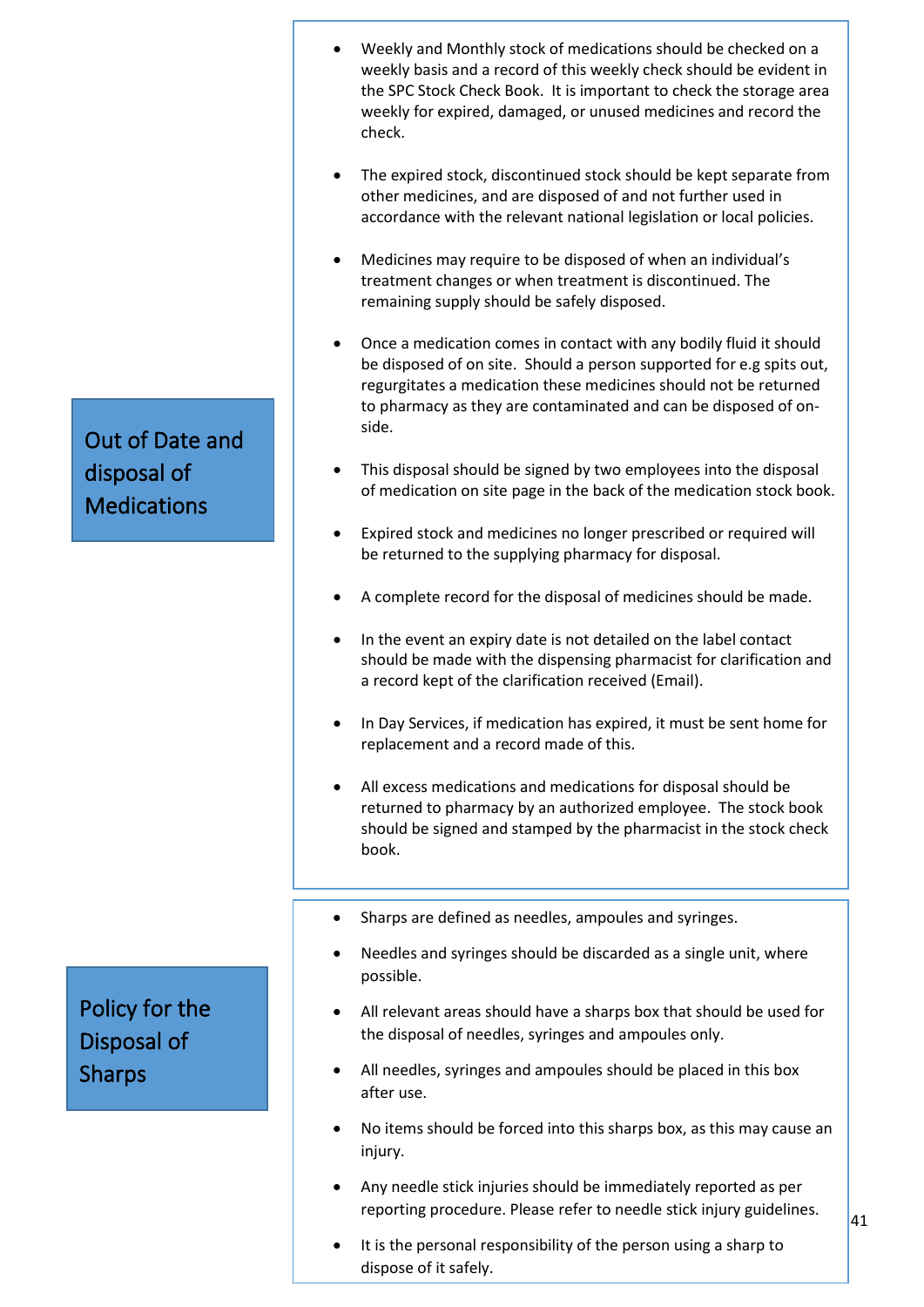In the event of a needle stick injury please refer to HSE Guidelines click here to follow link: [HSE Policy on the Prevention of Sharps Injury](https://www.hse.ie/eng/staff/safetywellbeing/healthsafetyand%20wellbeing/hse%20policy%20for%20the%20prevention%20of%20sharps%20injuries.pdf)

Action to be taken following a sharps injury:

- Encourage the wound to bleed.
- The recipient should not suck the injury site.
- Irrigate the wound thoroughly with running water.
- Dry and cover the wound with a waterproof dressing if necessary.

# Needle-stick Injury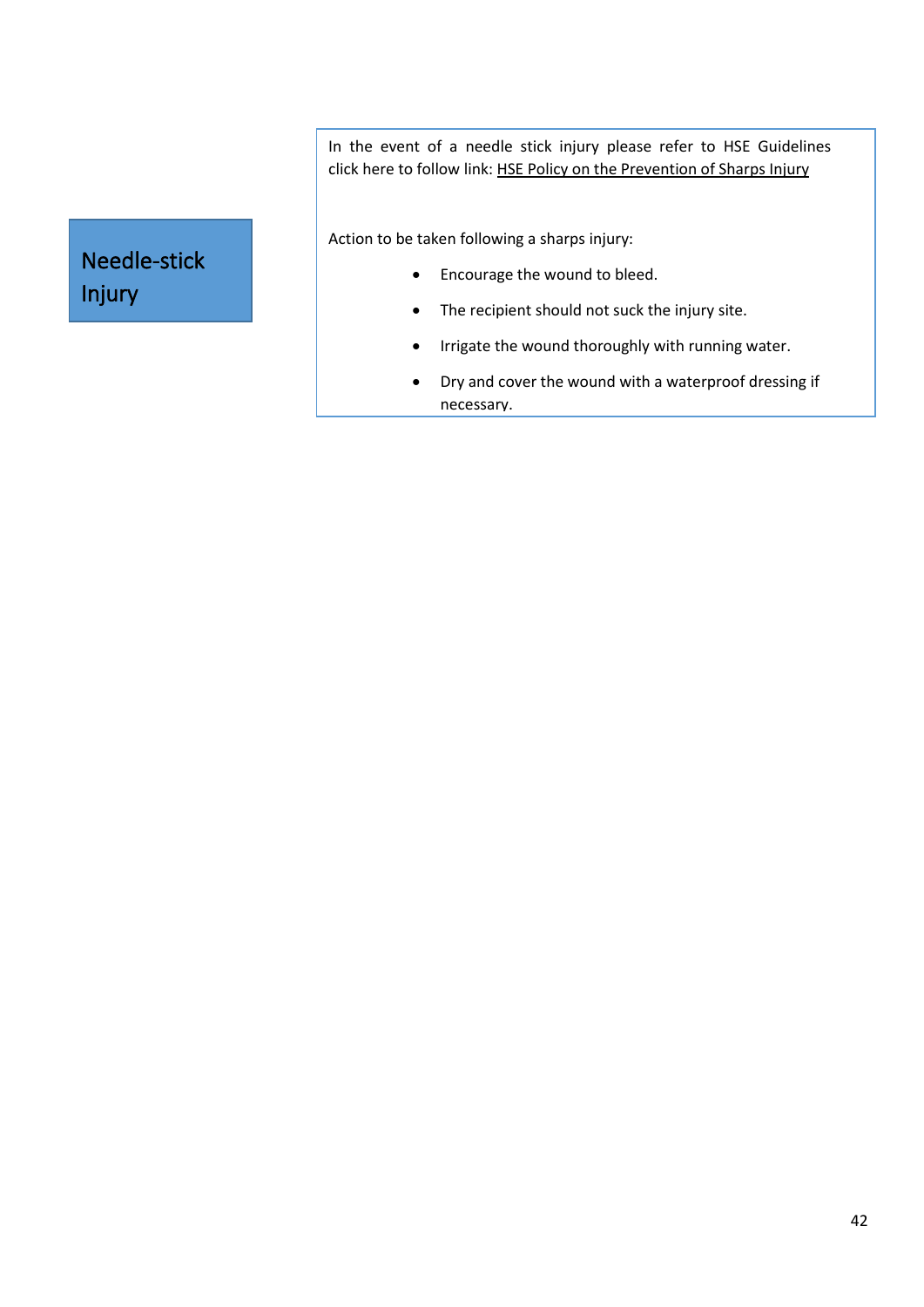# <span id="page-42-0"></span>Appendix 1

.

Abbreviation of Common Medications Management Terms

| $\bullet$ | 1/52            | -----------  | 1 week                                                                |
|-----------|-----------------|--------------|-----------------------------------------------------------------------|
| ٠         | 2/52            | ------------ | 2 weeks                                                               |
| ٠         | 1/12            | ------------ | 1 Month                                                               |
| $\bullet$ | Daily           | ------------ | Once a day                                                            |
| ٠         | Mane            | ------------ | Morning                                                               |
| $\bullet$ | Tarde           | ------------ | Evening                                                               |
| ٠         | Nocte           | ------------ | Night                                                                 |
| ٠         | OD              | ------------ | Once Daily                                                            |
| $\bullet$ | B.D. / B.I.D.   | ------------ | Twice a day                                                           |
| ٠         | T.I.D. / T.D.S. | ------------ | Three times a day                                                     |
| $\bullet$ | Q.I.D. / Q.D.S. | ------------ | Four times a day                                                      |
| ٠         | Alt Days        | ------------ | Alternate days (would be specified on request by prescribing doctor). |
|           | <b>STAT</b>     | ------------ | Once only at time specified                                           |
|           | P.R.N.          | ------------ | Pro Re Nata - when required                                           |
|           | 6 <sup>0</sup>  | ------------ | Six hourly                                                            |
|           | P.O.            | ------------ | Orally by mouth                                                       |
|           | S.L.            |              | Sub lingual - under the tongue                                        |
|           | P.R.            | ------------ | Per Rectum                                                            |
|           | P.V.            | ------------ | Per vagina                                                            |
|           | Top             | ------------ | Topical                                                               |
|           | Cap             | ------------ | Capsule                                                               |
|           | S.C.            |              | Subcutaneous                                                          |
|           | Tab             |              | Tablet                                                                |
|           | I.M.            |              | Intra-muscular                                                        |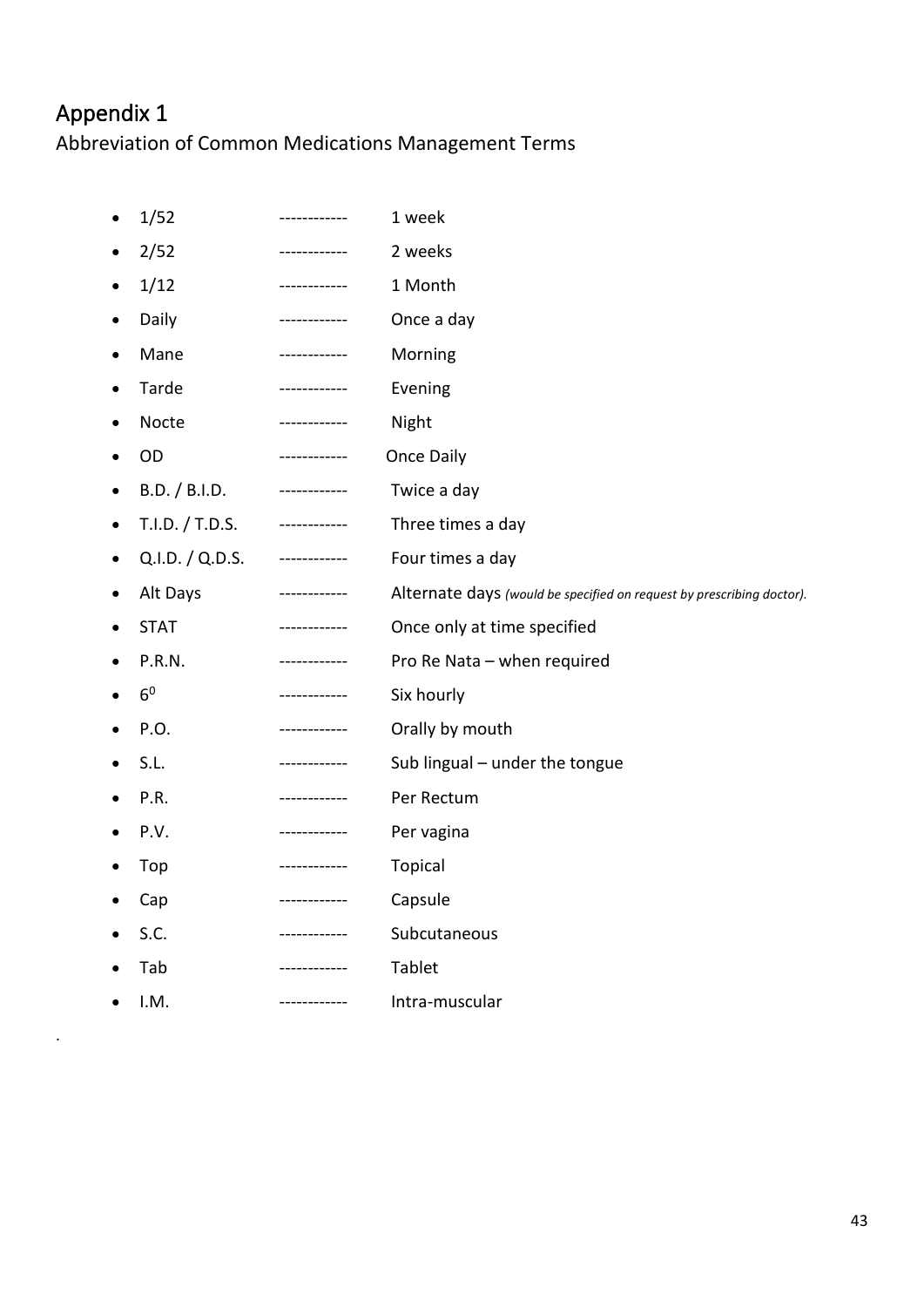# <span id="page-43-0"></span>Appendix 2

#### References

- An Bord Altranais 2000 Guidance to Nurses and Midwives on the Development of Policies, Guidelines and Protocols. An Bord Altranais, Dublin.
- An Bord Altranais 2007 Medication Management (Guidance to Nurses and Midwives). A Bord Altranais, Dublin.
- Health Information and Quality Authority (H.I.Q.A.) 2014 Guidance for Designated Centres Restraint Procedures.
- Health Information and Quality Authority (HIQA) 2015 Guidance on Medications Management Procedures
- Health Service Executive (H.S.E.) 2005 Guideline/ Policy/Protocol- Template and user Manual
- H.S.E South East.
- Health Information and Quality Authority (HIQA) 2006 Hygiene Services Assessment Scheme.
- HSE (2013) Medication Management and Administration Policy. HSE
- Joe Wolfe (2013) Safe and Responsible Medication Management Training Programme.
- Nurse Midwifery Board of Ireland (NMBI) 2015 Standards for Medications Management for Nurses and Midwifes, An Bord Altranais, Dublin.
- Appendix 1: Irish Legislation on Medications Management
- Health Act 2007 (Care and Welfare of Peoples in Designated Centres for Older People)
- Regulations 2013.
- Health Act 2007 (Care and Support of Peoples in Designated Centres for Persons (Children and Adults) with Disabilities) Regulations 2013.
- Irish Medications Board Miscellaneous Provisions Act, 2006 Medicinal Products
- (Prescription and Control of Supply) Regulations, 2003 (S.I.540 of2003).
- Medicinal Products (Prescription and Control of Supply) (Amendment) Regulations 2003
- (S.l. No. 540 of2003).
- Medicinal Products (Prescription and Control of Supply) (Amendment) Regulations 2007.
- (S.l. No. 201 of2007).
- Medicinal Products (Prescription and Control of Supply) (Amendment) Regulations 2011. (S.l. No. 525 of201l).
- Irish Medications Board (Miscellaneous Provisions) Act 2006 (Commencement) Order
- 2007 (S.l. No 194 of 2007).
- Irish Medications Board (Miscellaneous Provisions) Act 2006 (Commencement) (No. 2) Order 2007 (S.l. No 543 of2007).
- Nurses and Midwives Act 2011.
- Nurses Rules, 2007 (Made under the Nurses Act 1985, Misuse of Drugs Act 1977 and 1984 Misuse of Drugs (Amendment) Regulations 2007 (S.I. No. 200 Of2007).
- Pharmacy Act 2007.
- Medicinal Products (Prescription and Control of Supply) Regulations 2003, as amended Waste Management Act 199
- HSE (2021) National Framework for Medicines Management in Disability Services. Dublin 8.